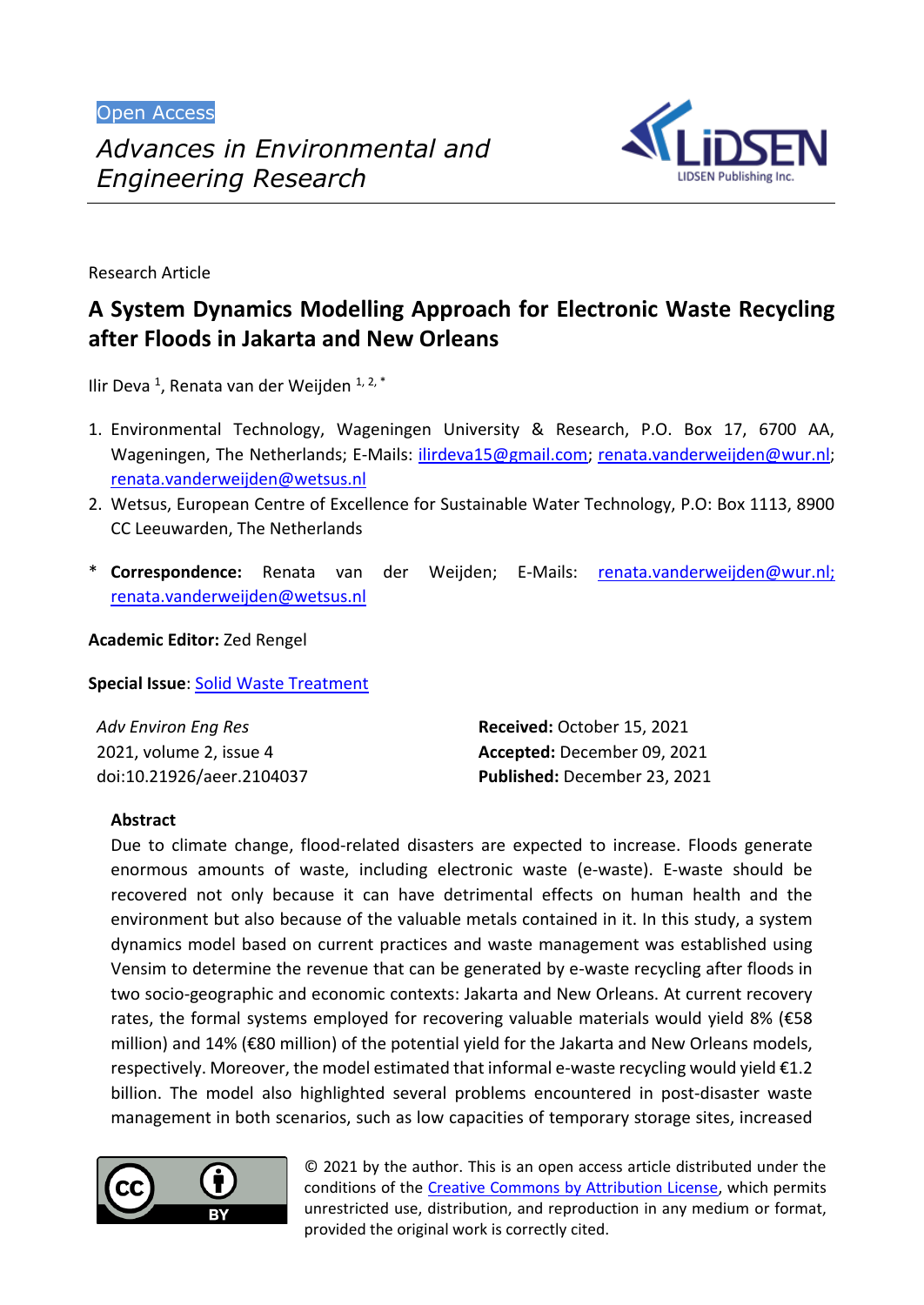landfilling rates, low yields of recovered e-waste components, and limitations on the transportation of waste. For optimizing the recovery of valuable metals, regulations addressing e-waste must be implemented more thoroughly, and post-disaster waste management guidelines must be revised to contextually address flood disasters. When more data are available, an improved model can be established and used as a basis for policymaking to improve the infrastructure of solid waste management to optimize e-waste recovery.

#### **Keywords**

Disaster; waste management; e-waste; floods; system dynamics

#### **1. Introduction**

The human-environment relationship has often been a volatile one, with several disastrous events that have necessitated extraordinary efforts to maintain the integrity of our settlements [1- 3]. Due to the considerable increase in the population in low-elevation coastal zones, unsustainable development of countries, and in the light of climate change, hydrometeorological disasters such as floods are increasing in frequency and severity [4-7]. Some of the most prominent natural disasters of the 21st century, such as Hurricane Katrina, the 2007 flood in Jakarta, and the Japanese tsunami (2011) have collectively caused the death of tens of thousands of people and extensive damage to property, amounting to a loss of billions of dollars [8]. Furthermore, floods can damage agricultural and water resource systems, alter the ecosystem properties, and induce epidemics; thus, they are a significant global threat [9-11].

Another detrimental consequence of disasters is their contribution to increased waste generation, which is typically 5-15 times the annual waste generation rates of the impacted community [12]. The amount and composition of disaster waste (DW) vary per the scale of the disaster and the type of built environment impacted [13, 14].

The research on the implications of e-waste generation following flood disasters is scant. As one of the fastest and dangerous growing waste streams worldwide, with nearly three times faster growth than municipal solid waste (MSW), electronic waste (e-waste) presents a significant threat to the livelihood of individuals, groups, and ecosystems [15, 16]. Therefore, the removal and recovery of e-waste during the flood debris removal process should be considered an essential endeavor during post-disaster waste management. E-waste concentrations may be relatively low during a flood; however, the risk associated with the waste stream is considered high because of the potential leaching of hazardous components [15, 16]. Therefore, context-sensitive flood waste management that addresses the variability of e-waste and its sustainable handling for recovering valuable metals is required.

Several studies have analyzed the solid waste composition and the amount produced by a disaster. For instance, [17] analyzed the specific gravities of the debris following the Great Hanshin-Awaji earthquake and noted differences in the specific gravity of the DW during transportation and in the stockpile, the latter being heavier due to consolidation processes and water addition for suppressing dust. Another study [18] demonstrated that the amount of debris generated by floods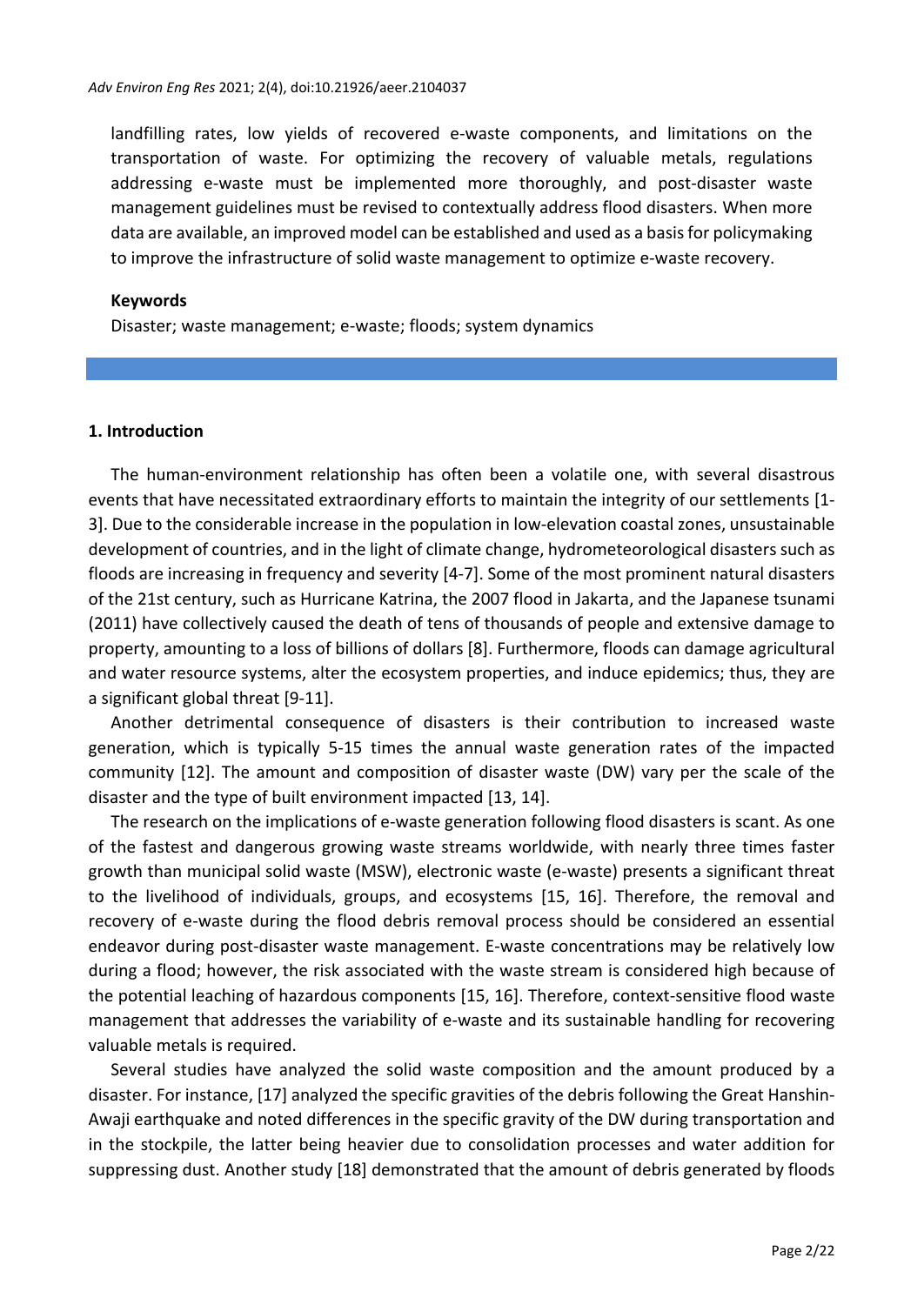in Taiwan can be estimated accurately by using the significant nonlinear correlations between the DW and the population density, total rainfall, and flooded area.

Despite the existing literature on the mitigation stage after floods (Table 1), the applicability of loss estimation studies to post-disaster waste management has not been investigated in detail. However, a few noteworthy studies have addressed this relationship. In [19], loss estimation and post-disaster waste management were quantitatively integrated using a combination of a geographical information system (ArcGIS), an earthquake estimation tool (ELER), and an evolutionary multi-objective optimization technique (NSGA-II). In another study [20], a multiobjective linear programming DW reverse logistic model was established that considered the objectives of minimization of economic cost, risk penalty, and psychological stress; the latter being a function of waiting time for debris removal, access to medical treatment and distress from relocation and destruction of residents' homes.

|                           | <b>Stage</b>              | <b>Description</b>                                                                                                                                                                                                                                                                                                       | <b>Estimated Timeline</b>                                                                                                                                 | <b>Sources</b>          |
|---------------------------|---------------------------|--------------------------------------------------------------------------------------------------------------------------------------------------------------------------------------------------------------------------------------------------------------------------------------------------------------------------|-----------------------------------------------------------------------------------------------------------------------------------------------------------|-------------------------|
| Pre-disaster or peacetime | Preparedness/Mitigation   | Conducting research and<br>establishing post-disaster<br>recovery guidelines<br>Pre-disaster identification<br>of temporary storage sites<br>(TSSs)<br>Applying<br>mitigation<br>measures depending on<br>previous events in specific<br>regions<br>Generate risk maps and loss<br>estimations<br>due<br>to<br>disasters | N/A                                                                                                                                                       | $[1, 14, 17-19]$<br>21] |
| Post-disaster             | <b>Emergency Response</b> | Debris<br>management<br>to t<br>life,<br>preserve<br>provide<br>emergency services, and<br>remove immediate public<br>health threats such as<br>hazardous materials and<br>unstable buildings                                                                                                                            | A few days to several<br>weeks, depending on<br>scale of<br>the<br>the<br>the<br>disaster<br>and<br>response rate of the<br>local authorities             | $[12]$                  |
|                           | Recovery                  | Transportation of DW to<br>TSSs, recovery of reusable<br>and recyclable materials<br>from DW, placement of<br>of<br>disposal<br>TSSs,<br>nonrecyclable<br>and<br>hazardous<br>DW,<br>and                                                                                                                                 | Can have a duration of<br>to<br>5<br>years,<br>up<br>depending<br>the<br>on<br>scale of the disaster<br>and the response rate<br>of the local authorities | [12, 22, 23]            |

**Table 1** Stages of disaster management preceding and following a disaster.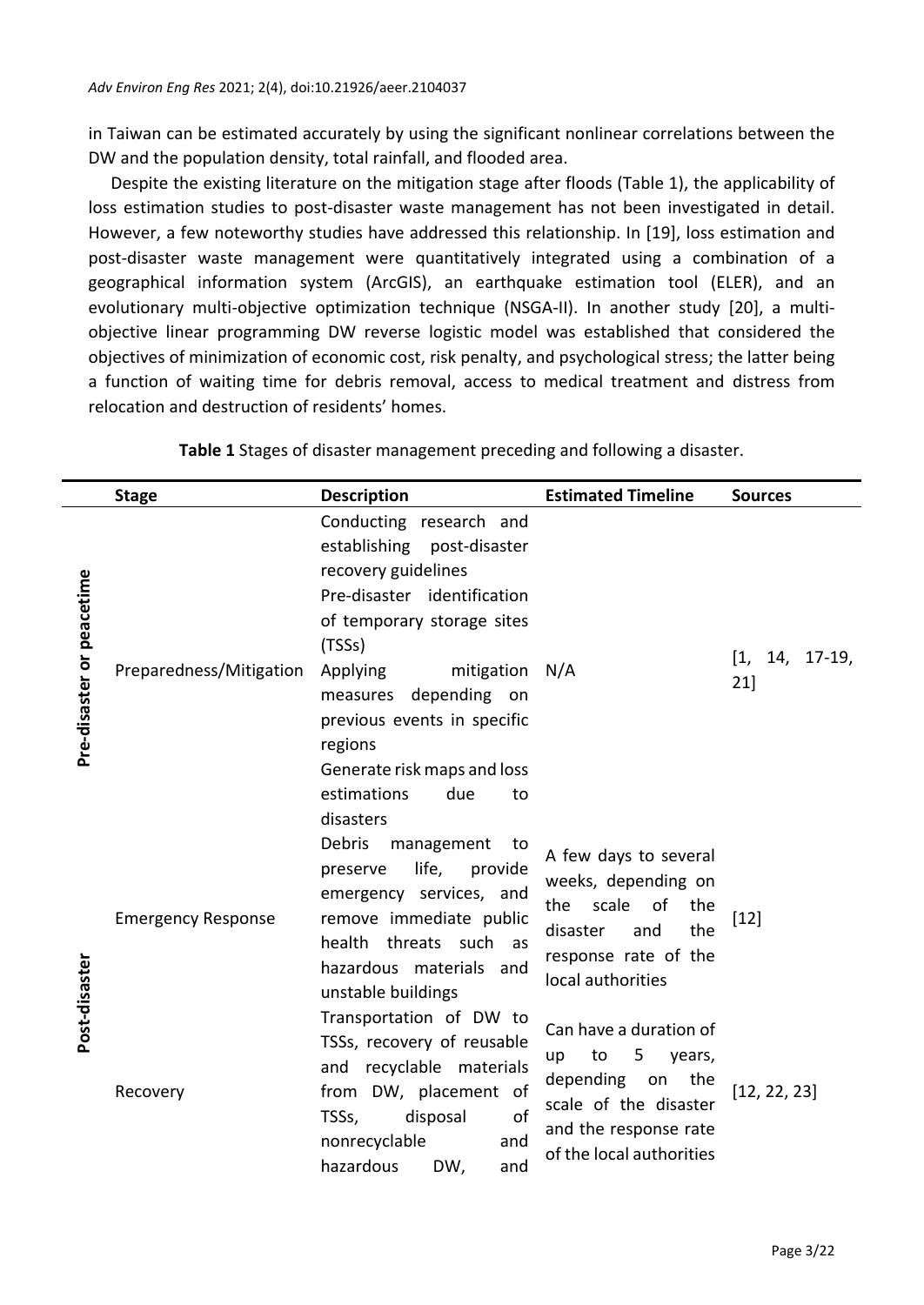incorporation of DW into rebuilding DW conversion to energy

| Rebuilding | management of<br>Debris<br>waste generated from and<br>used in reconstruction | Can have a duration of<br>to 10<br>years,<br>up<br>depending on the ron<br>scale of the disaster<br>and the response rate<br>of the local authorities | [24] |
|------------|-------------------------------------------------------------------------------|-------------------------------------------------------------------------------------------------------------------------------------------------------|------|
|            |                                                                               |                                                                                                                                                       |      |

Note: Emergency response occurs first, whereas recovery and rebuilding may overlap.

Furthermore, [25] introduced a multi-objective mathematical model for processing DW in a postdisaster scenario for optimizing the financial cost, environmental cost, landfill utilization, and revenue from recycled debris. In [26], a decision support system for DWM was developed by proposing a linear programming model to minimize the DW processing costs and maximize the revenue generated by DW recycling. Lastly, [5] established a multi-objective mixed-integer linear programming model to address the problem of supply chain network design associated with DW processing while considering economic, environmental, and social objectives. Moreover, the model developed in [5] allows various loss estimation methods to be incorporated, thereby extending its application to several disasters. Most models ignore potential illegal activities associated with DWM; these issues are problematic in the context of DWM, especially in developing countries.

Despite the extensive research on loss estimation tools, studies remain generalized; moreover, limited tools are available to assess the damage. For instance, while GIS technology has been widely used to estimate the amount of debris, its accuracy is hindered by the difficulty in distinguishing between shadows of collapsed buildings, trees, and other urban features surrounding the impacted environment [27]. This, in turn, leads to over-or under-estimation of the amount of debris, which increases the costs associated with handling the debris [12, 27]. These costs may be exacerbated for waste streams such as e-waste, which require specific and expensive treatment techniques [28].

The main objectives of this paper are to use the Vensim system dynamics modeling engine to analyze disaster e-waste management practices after floods and estimate the valuable metal output and the associated potential revenue of the recovered e-waste valuable metal output. From this modeling, the obstacles encountered in optimum recovery become apparent. The model focused on two socio-geographical settings with similar flood events, namely Jakarta and New Orleans. It incorporated local e-waste management practices, routes of post-disaster waste management based on relevant guidelines, and flood-related variables impacting transportation. The system dynamics model can be considered as a "skeleton code," which can be modified for a sociogeographic setting and waste stream. Besides the formal waste management addressed in other studies, informal waste management and transportation logistics were also included in this study.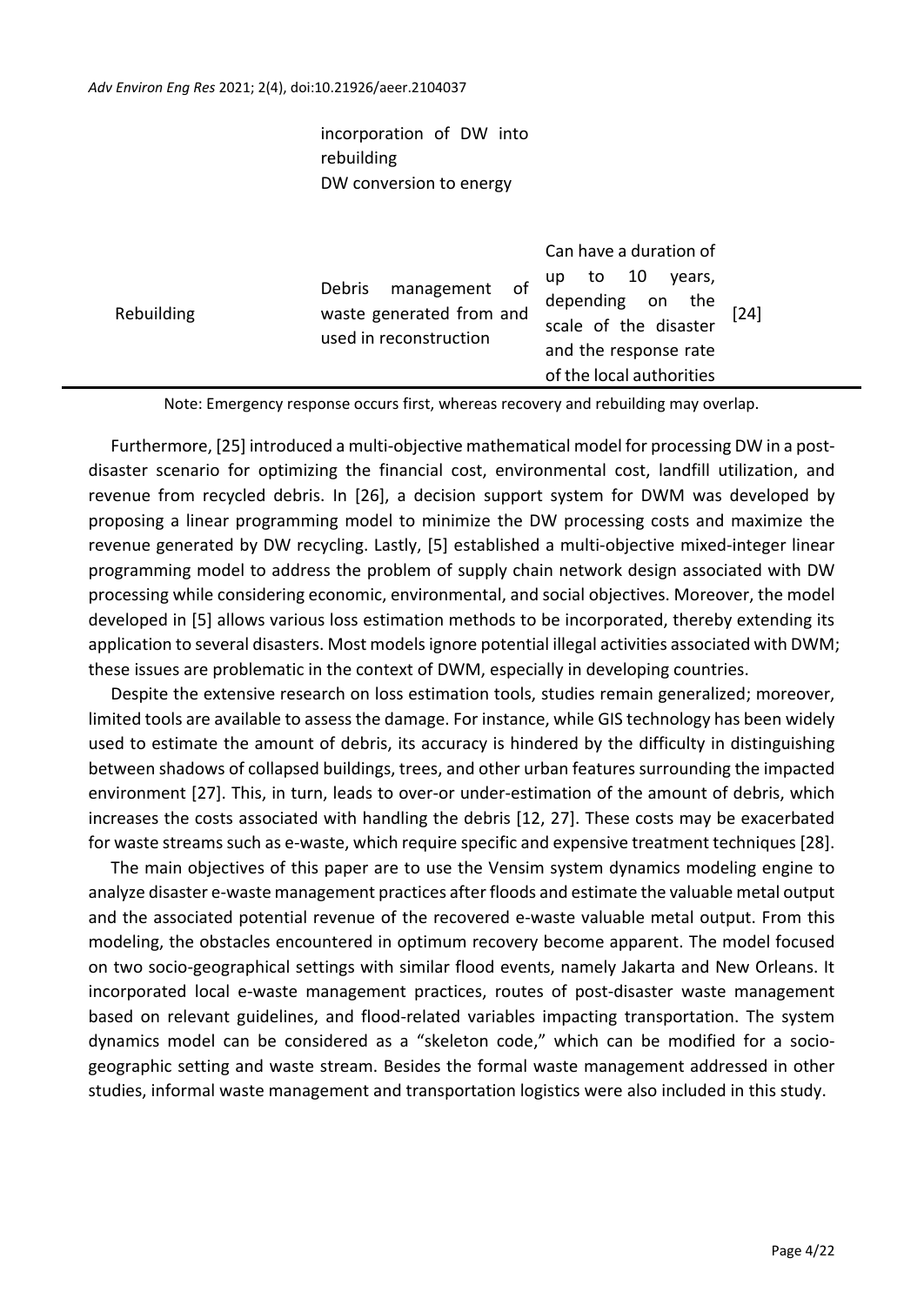# **2. Materials and Methods**

#### *2.1 Literature Review*

The methodology of the current study involved an investigation of secondary sources, accessible via the Wageningen University and Research Library, Web of Science, Scopus, Google Scholar, governmental websites and reports, as well as news articles regarding flood-related events in the two socio-geographic settings. Information derived from the literature review served as the building blocks of the system dynamics modeling approach.

The following keywords were used in the literature search: "disaster waste management," "flood debris," "Hurricane Katrina," "2007 Jakarta floods," "New Orleans," "Jakarta," "e-waste management," "formal e-waste recycling," "municipal solid waste," "informal e-waste recycling," "flood depth," "disaster waste estimation method," and "temporary storage site." A number of these keywords were combined to obtain data pertaining to the socio-geographic setting. Examples of useful search combinations include "e-waste management in Jakarta" and "flood debris management post Hurricane Katrina."

The data acquired for the given project originated from scientific publications, governmental reports and databases of disasters, intergovernmental reports and guidelines regarding postdisaster recovery processes, and newspaper articles.

The selection of the cases was based on the countries' similar regulatory framework with regards to e-waste, their analogous degree of flood risk due to land subsidence and climate change, and similar past experiences with chronic and flash flooding. In addition, flooding in these two cases was relatively more well-documented in the literature and news reports.

# *2.2 System Dynamics Model*

# 2.2.1 Model Design and Feedback Loop Diagram

To express the system's approach in the current project, the simulation software Vensim Personal Learning Edition (Ventana Systems) was used. Vensim, similar to other simulation software tools such as STELLA, DYNAMO, and POWERSIM, provides a set of graphical objects with integrated mathematical functions to easily represent a system structure in a simulation model. Another advantage is that the models created using Vensim can be modified easily and are easily understood and accessible by a wide audience of stakeholders in the systems being modeled.

For developing a system's dynamics model, the causal or feedback loops must be identified for analyzing which part of the system could cause a particular pattern of behavior. The design of the model is based on numerous flowsheets that have been proposed as guidelines for DW management and e-waste management [22, 29-32]. DW management guidelines emphasize four stages of disaster management planning: mitigation, emergency response, recovery, and rebuilding [1, 12, 19, 22]. These stages are briefly summarized in Table 1.

In the current model, because the focus of the project is on e-waste and material output, the main flux of the system is the waste material/debris expressed in kilograms of waste/e-waste per unit of time. A simple feedback loop diagram (Figure 1) was mapped to serve as a basis for the design of the model.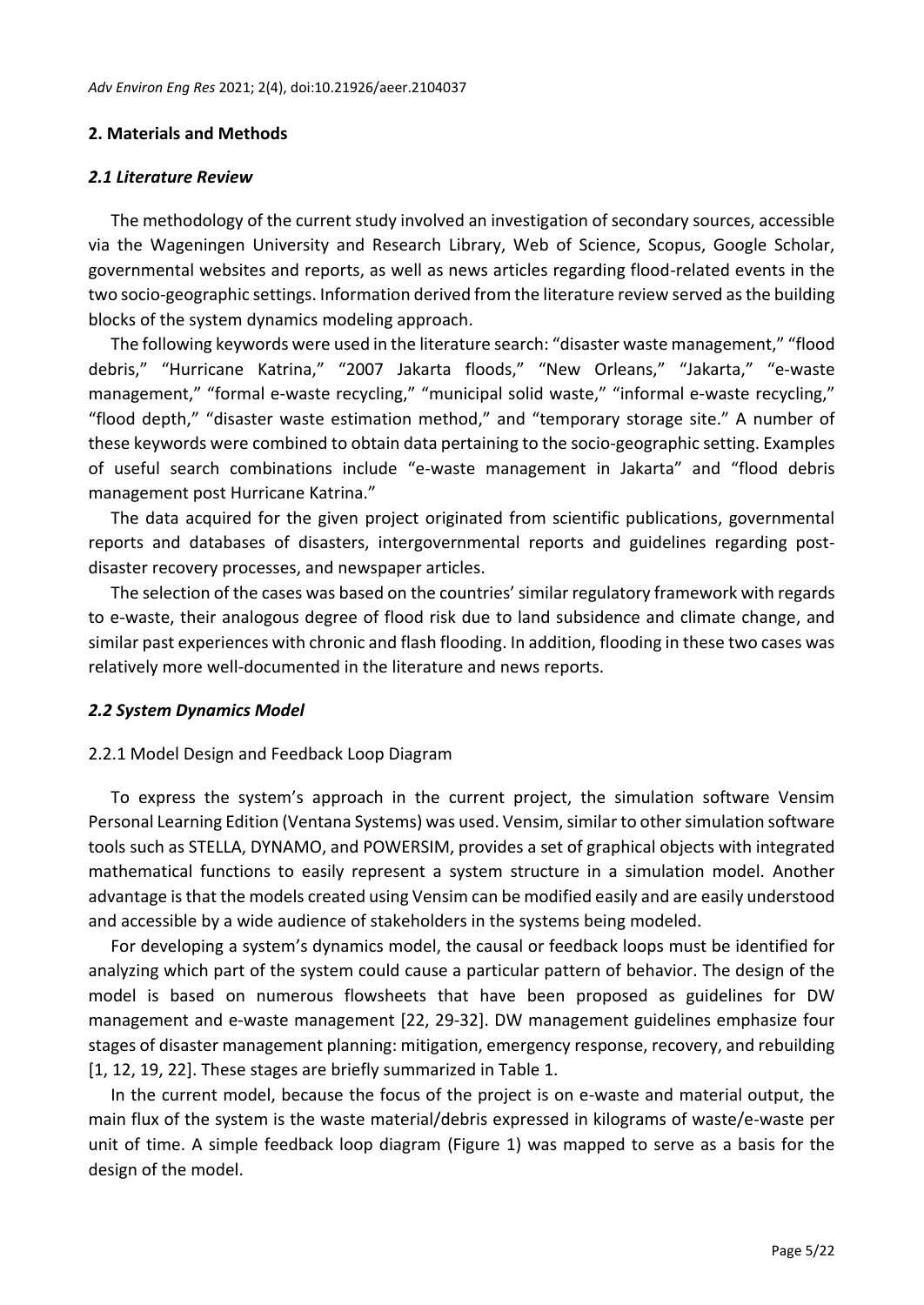

**Figure 1** Feedback loop diagram indicating the impact of flooding on the determinants of a built-in waste management system.

The circles with a "+" denote a positive or reinforcing feedback, the circles with a "−" denote a negative or balancing feedback, and the circles with a "?" indicate an ambivalent or questionable relationship.

The diagram demonstrates the impact of a flood event on a waste management system. Initially, the flood event generates DW, some of which will warrant disposal. The higher the generation of DW, the greater the tendency to dispose it in a landfill. Higher disposal rates result in a negative feedback loop. A large portion of DW is first transferred to designated temporary storage sites (TSSs) to be separated. It is then treated further in an incineration or recycling facility. This debris cleanup rate negatively correlates with the amount of debris present in the area. However, the flood event can indirectly impact both the disposal rate and debris clean-up rate by affecting the vehicle speed and hindering transfer services. This relationship is expected in a disaster setting; therefore, careful consideration of the types and the availability of debris transportation vehicles in a system's approach is required. In addition, most disaster events present opportunities for illegal looting and scavenging of waste [33]. The diagram shows that scavenging increases with the amount of DW, thus contributing to the accumulation of waste in informal treatment sites. Moreover, some relationships within the diagram are not clearly defined due to being contextually dependent, thus yielding ambivalent results. For instance, depending on the scale of the disaster, the composition of the debris, transfer rates, and whether the recycling facilities are found within the inundation zone, disaster events may expedite or hinder the recycling rate [12, 34]. In the current project, only the impact of flooding on the transfer rate of waste was considered as a changeable variable, whereas for the recycling rate-the model, constant and contextually relevant peacetime recycling rates were assumed for the material yield.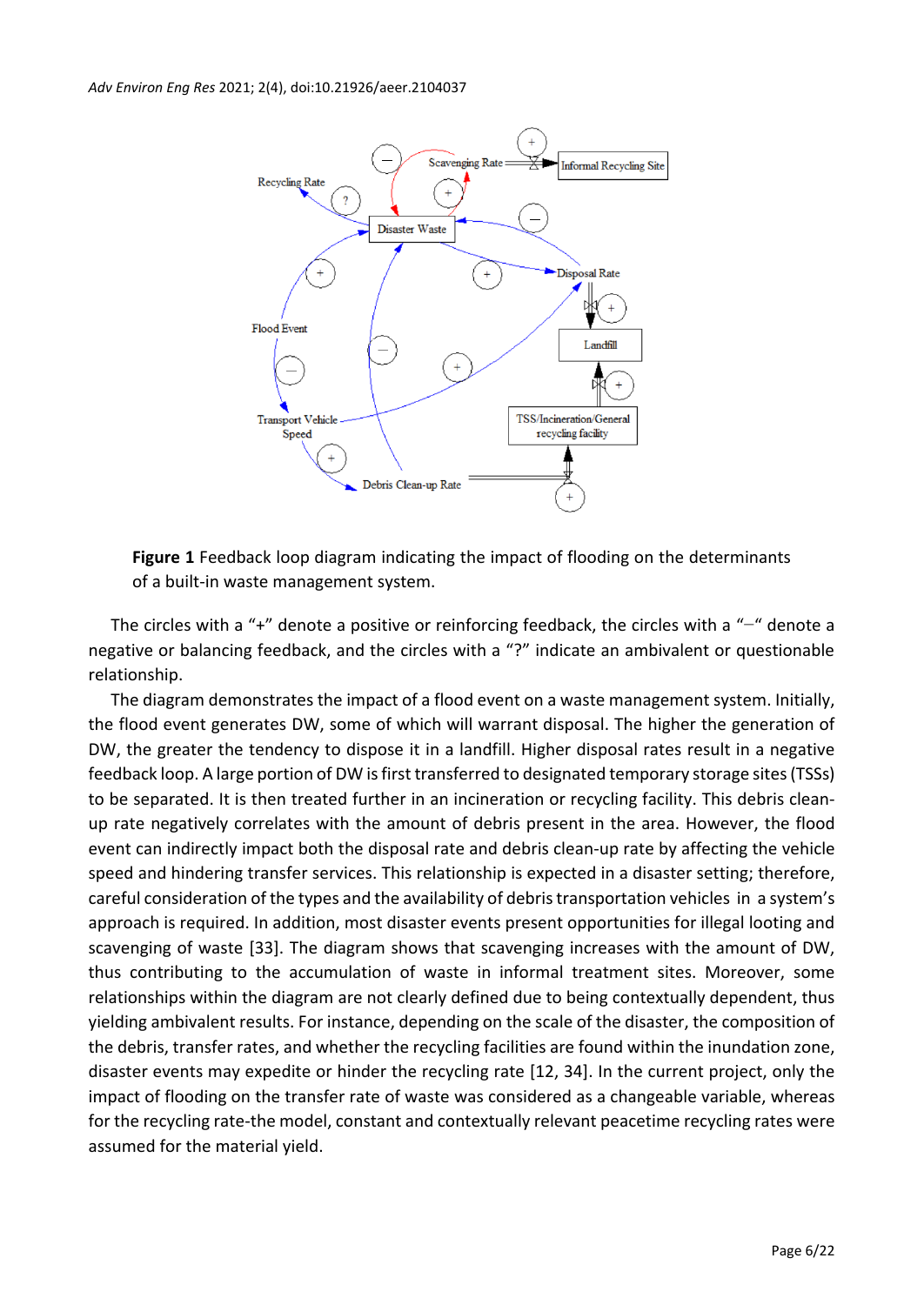#### 2.2.2 Model Simulation

The model considers a hypothetical flood scenario caused by a major hydrometeorological event, for instance, a typhoon or hurricane similar to Hurricane Katrina. The estimates of the debris generated were considered as a range, which is typically 5-15 times the MSW generation of a given community [12]. By using Jakarta's and New Orleans's respective population and annual waste generation per capita, the amount of waste generated from this hypothetical flood was calculated as five times the annual waste generation of each city. The lower bound of the range was set to include waste volumes similar to that generated by Hurricane Katrina. The potential resulting waste generated would be 1.59 and 15.7 billion kg for New Orleans and Jakarta, respectively.

The model has a runtime of 5 years or 1825 days, with time-steps of 1 day. The lengthened duration of the recovery phase, in this case, follows the duration of Hurricane Katrina's recovery phase, which lasted up to 5 years [12]. Vensim can integrate the values of the levels by using Euler's integration method. Subsequently, all levels have an integration function that integrates all incoming and outgoing rates and calculates the amount accumulated across the 1825 days. The design of the two models is shown in Figures S1 and S2.

#### 2.2.3 Model Assumptions

Due to the tremendous amount of waste generated by the hypothetical disaster event, the model assumes that the amount of debris is too large for on-site waste separation. Thus, off-site waste separation is performed at designated TSSs. These sites are assumed to collectively have a volume of 1 million cubic yards. Based on different MSW densities in both settings, this is equivalent to 764,555  $\text{m}^3$  or 321 million kg for the US and 287 million kg for Indonesia, given 100 acres of land [35-37]. This can be understood as multiple TSSs located within a radius of 2 km from the debris area.

The model assumes that sufficient financial resources are available to successfully perform TSS selection and debris allocation operations. For debris management operations, such as collection, transportation, and the installation of the TSS facility, millions of dollars are required. This assumption ensures that sufficient donations or government funds are available to smoothly perform all response-phase waste-management operations.

The transfer rate between the facilities is assumed to be unimodal. The transfer is carried out using trucks, each with specific speeds and carrying capacities. In addition, the transfer rates are dependent on several auxiliary variables, which carry context-specific values. These variables include the distance from one facility to another (in km), the speed of the trucks(in km/h; maximum: 40 km/h), the carrying capacities of the trucks (in  $m^3$ , converted to kg by considering the MSW densities for each country), the number of trips done per day (250 for New Orleans and 450 for Jakarta), and the rates of (e-)waste recycling/incineration/landfilling per respective country (% kg/day). The carrying capacities of the trucks for New Orleans and Jakarta were 9962 kg [38] and 9150 kg [39], respectively. Due to lack of data correlating transport trips for clean-up operations and waste generation, an arbitrary number of trips, specifically 450 per day, was taken for clean-up operations in the case of Jakarta. This number is reduced to 225 in the case of New Orleans, as a result of differences in population, area, and waste generation.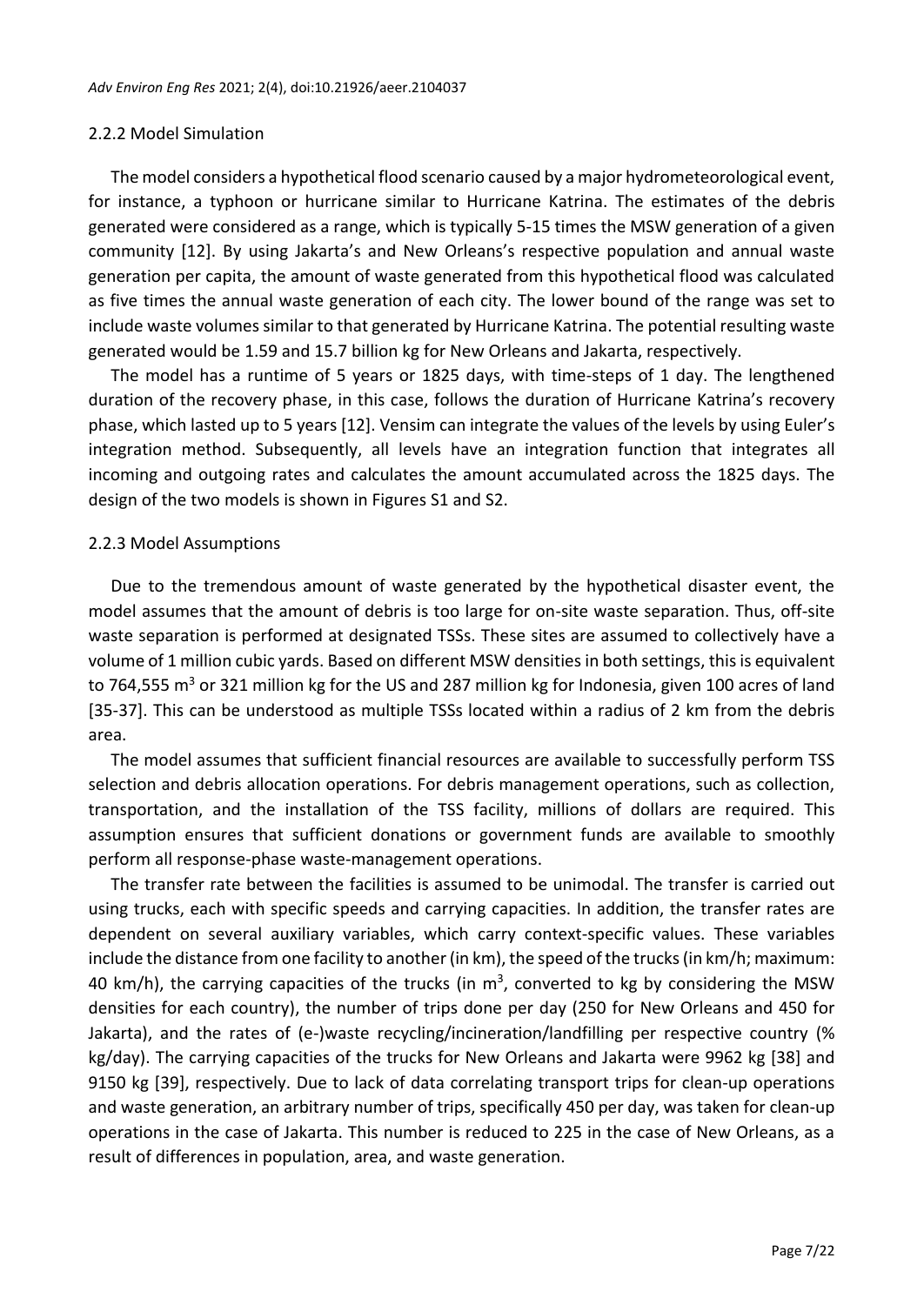Moreover, a 4-m flood depth, which decreases at a constant rate of 0.1 m/day over the span of 40 days, is assumed. This assumption is based on the actual dewatering time span of the flooding following Hurricane Katrina [40]. For this reason, a flood-depth disruption equation (Eq. (1)) was included in the model to simulate the inhibition of the transfer rate due to the flood depth [41]:

$$
v(w) = 0.0009w^2 - 0.5529w + 86.9448,
$$
\n(1)

where *v(w)* is the maximum acceptable velocity and *w* is the flood depth.

According to [42], a distance of 2 km from the debris area is a safe and economical distance for establishing a TSS; greater distances would increase transportation costs significantly. The distance from the TSS to other facilities was calculated separately for the two settings. For the New Orleans model, an ArcGIS disaster debris recovery tool developed by the USEPA was utilized to identify available facilities within the State of Louisiana. The results were screened for landfills and recovery and recycling facilities treating metal, e-waste, construction and demolition (C&D) waste, and vegetative debris. The distance to these facilities was calculated from the center of New Orleans and resulted in an average of 290 km across the entirety of Louisiana. Because 80% of the city was inundated following Hurricane Katrina, any facility found within the inundated area was omitted from the distance calculation.

In the case of Jakarta, the distance from the TSS to the facilities was calculated using the available data of e-waste facilities and some landfills located within West and Central Java. Due to the lack of data, only a limited number of facilities could be identified. These facilities include six metal recovery facilities, six smelters and e-waste collector locations, and seven landfills found in a 600 km radius from the center of Jakarta to the rest of Java island [31, 43-45]. The average distance from the TSS to these facilities is 163 km.

The e-waste recycling in both settings was assumed to be performed using pyrometallurgical, hydrometallurgical, and magnetic and eddy current separators. In addition, an informal e-waste recycling treatment was considered for the Indonesian model, which involved rudimentary practices such as open burning, acid baths, and the use of chisels and hammers for metal separation and recovery. The yields of these facilities/sites were separated into five categories of materials from which e-waste is composed, namely plastics, ferrous (Fe) metals, non-ferrous (non-Fe) metals, precious metals (PMs), and other components (Figure 2).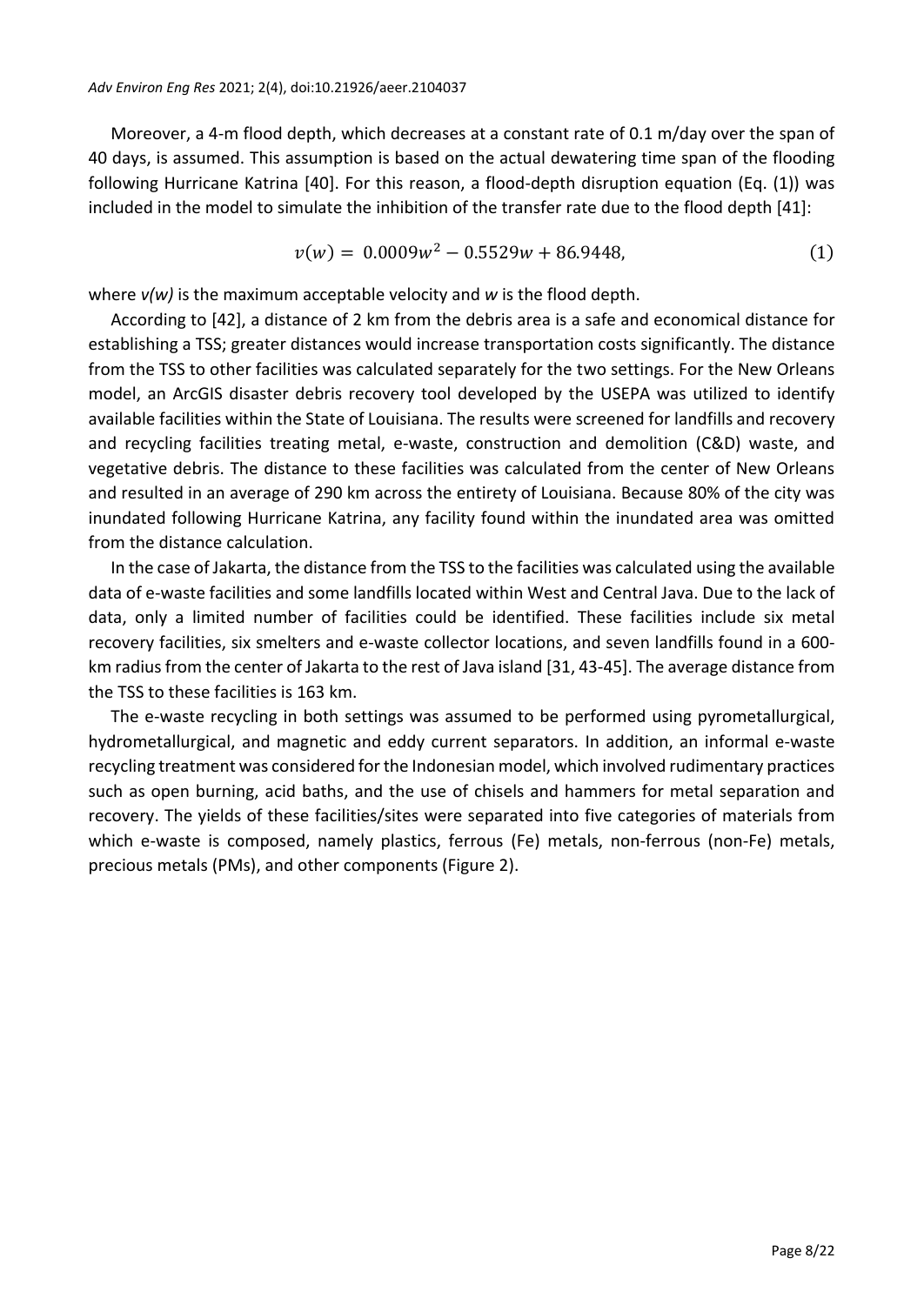

# **Percentage of E-waste Components**

#### **Figure 2** General composition of e-waste from [46].

In both settings, 3% of the total waste was assumed to be e-waste. This percentage was acquired by calculating the ratio of e-waste to municipal solid waste at the city level for the Jakarta model and at the country level for the New Orleans model. For the New Orleans model, e-waste data at the municipal level was lacking; the true proportion of electronics to other damaged goods during the hypothetical flood scenario may be higher than the calculated ratio. The calculated ratio is assumed as the minimum amount of e-waste generated during the flood event. Given the lack of data and the aim of the current study, the effect on waste composition caused by the simultaneous occurrence of disasters such as the Covid-19 pandemic or cholera is not considered. According to [47], the ratio of e-waste to total waste is highly unlikely to have changed during the Covid-19 pandemic.

The waste removal process is assumed to be homogeneous in the sense that e-waste is not removed during a special episode throughout the post-disaster recovery phase. Average recovery rates for these materials were acquired from the literature and incorporated in the model; 15% and 7% of discarded e-waste is recovered formally in the US and Indonesia, respectively [43, 48]. These rates were maximized to 100% for an ideal full recovery scenario. Specific e-waste recycling rates of the available technologies/practices for acquiring e-waste components are listed in Table 2.

| <b>Models</b>      | E-waste management | <b>PM</b> | Non-Fe  | Fe      |
|--------------------|--------------------|-----------|---------|---------|
| <b>New Orleans</b> | Formal             | 90%       | -99%    | 100%    |
| Jakarta            | Informal           | 15%       | 30%-40% | 30%-40% |

**Table 2** E-waste recycling rates incorporated in the models [28, 49, 50].

Ferrous Metals Mon-Ferrous Metals Melastic Precious Metals Mother Components (Wood, Glass)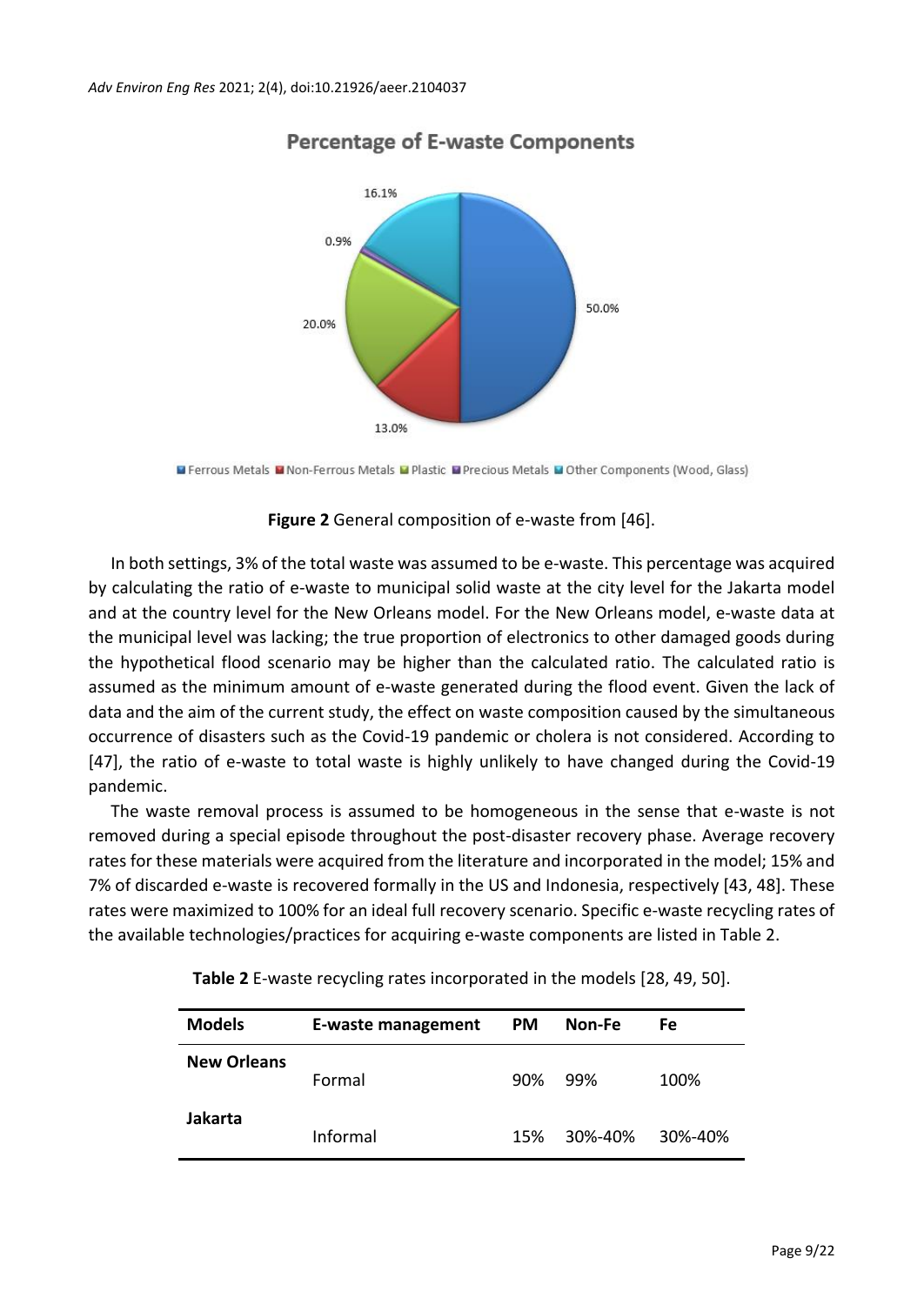Scavenging is assumed to be the main activity in the e-waste transfer to an informal recycling site in the Jakarta model. According to [51], scavengers play an essential role in recovering and/or recycling waste in Jakarta, where formal MSW management is not present. The material transfer (in kg/day) was acquired from the literature on e-waste flows in another city in Indonesia, whereas the number of scavengers was estimated from a newspaper article (Table 3).

**Table 3** Known parameters for informal waste management pathways.

|                                   | <b>Description</b>                                                                                                                                                                                                                | Source |
|-----------------------------------|-----------------------------------------------------------------------------------------------------------------------------------------------------------------------------------------------------------------------------------|--------|
| <b>Scavenging rate</b>            | The average collection rate of scavengers is 20.3-32.5<br>kg/day, derived from an article mapping e-waste flows<br>in Yogyakarta. The average of the range was inserted<br>in the corresponding variable in the model (Table S2). | $[30]$ |
| <b>Number</b><br>οt<br>scavengers | Approximately 25,000 scavengers in Jakarta help<br>reduce waste under the radar.                                                                                                                                                  | [52]   |

#### **3. Results**

The results of the study are discussed separately for Jakarta and New Orleans, allowing us to address the model results contextually given each city's social, geographical, and economic characteristics.

#### *3.1 Jakarta Hypothetical Flooding Case Study*

Jakarta's susceptibility to floods is attributed to numerous physical and socio-economic factors [53]. As a coastal city in the era of climate change, Jakarta faces an unprecedented threat due to accelerated sea-level rise and subsidence [54]. The current subsidence rate of the city is approximately 1-25 cm/year [55]. This is driven by unsustainable anthropogenic activities such as groundwater extraction and construction loads, natural consolidation of alluvium soil, and geotectonic changes, coupled with an inhibited drainage capacity of channels due to sediment and solid waste clogging. These major physical determinants have contributed to Jakarta's chronic flooding problem [55-57]. The rate of sea-level rise in Jakarta is increasing at over 1 cm/year [58]. Globally, sea-level rise is estimated to reach 0.39-0.84 m by 2100 [59]. These factors have resulted in floods such as the one in 2007, which was particularly devastating as it caused the death of 79 individuals, the displacement of 422,000 people, and the destruction of 1500 homes, with economic losses estimated at US\$695 million [60-62].

E-waste is poorly defined within the Indonesian Government's regulatory framework because it is regulated as part of hazardous and toxic waste [31]. While e-waste may constitute hazardous components, assigning alternative definitions different from those used in the EU-WEEE directive makes the management of the waste stream difficult and facilitates informal pathways for treatment [30, 31]. As a result, there are few licensed recycling companies in Indonesia, leading to the improper disposal of most e-waste. Approximately 60 tons of industrial e-waste are collected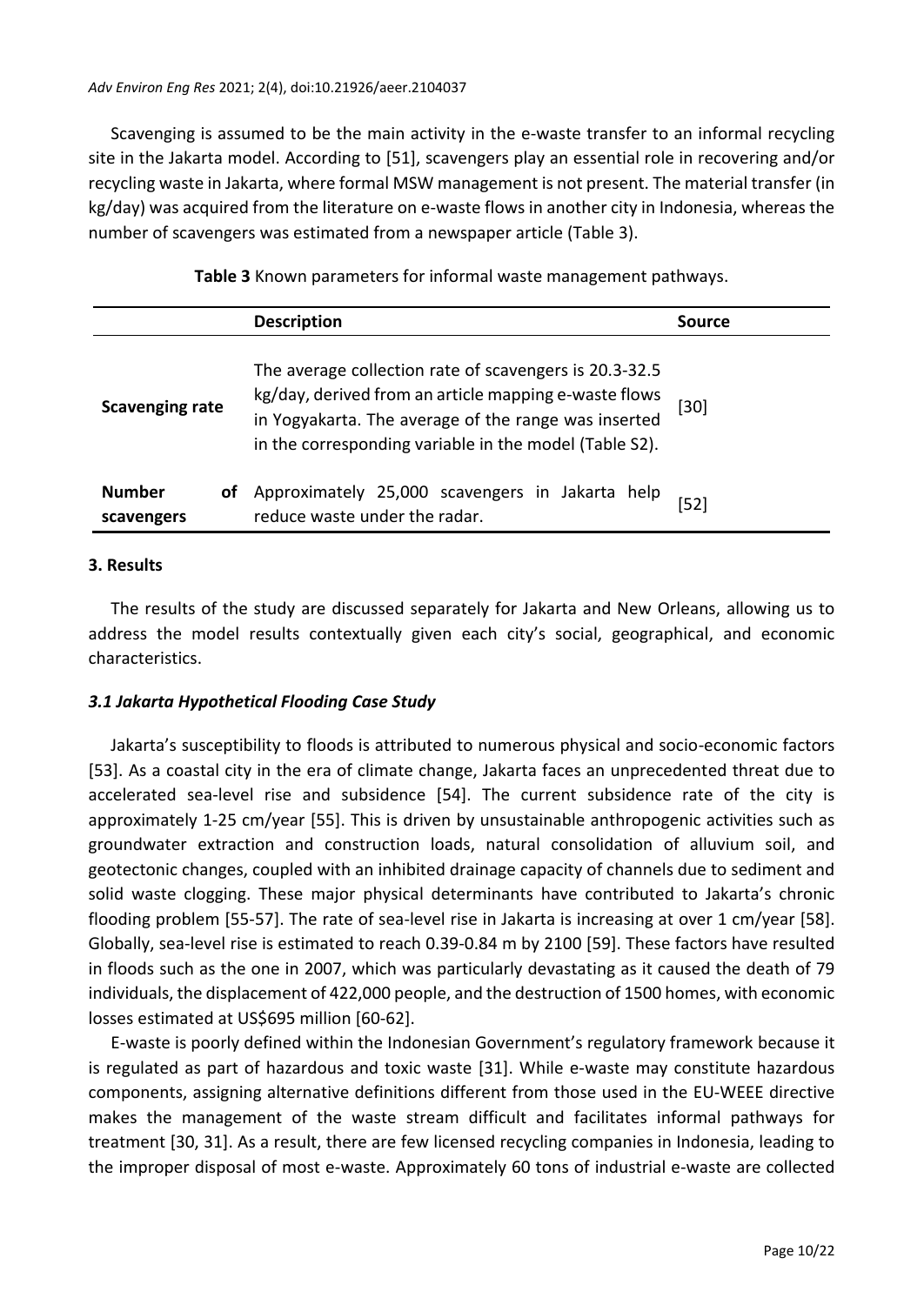annually in a CRT facility; this includes products such as CRT TVs/monitors, LCD TVs/monitors, washing machines, personal computers, digital cameras, and printers [16].

Multiple studies have noted that Indonesia has a complex web of informal e-waste management, which accounts for a major portion of the e-waste being processed [50, 63, 64]. This informal pathway is a significant sink with respect to the formal e-waste management sector during peacetime conditions; for this reason, there is little e-waste to be found in Indonesian landfills [64]. However, due to its illegal nature, this unofficial e-waste management system circumvents environmental and health regulations, facilitates detrimental work conditions, and deteriorates the environment surrounding the informal recycling sites.

#### 3.1.1 Model Outcomes Jakarta

The model demonstrates that in the event of a typhoon at the scale of Hurricane Katrina, there would be a significant amount of debris even after a time period of 5 years(approximately 8.7 billion kg left in the impacted area) (Figure 3). Several factors delay the removal, including the limited space in the TSS (the model shows that the TSS overloads within 67 days) and the flood depth (which disrupts the speed of the vehicles in the first 40 days).



Waste from flooded area

**Figure 3** Model output regarding the total waste in the flooded area in Jakarta after 5 years. "B" represents billion.

The material output from the formal e-waste recycling facility ranges from 2086 to 128,790 kg for the different categories of e-waste components, whereas for the informal site, the material output ranges from 45,074 to 5,008,240 kg. This is shown graphically in Figure 4.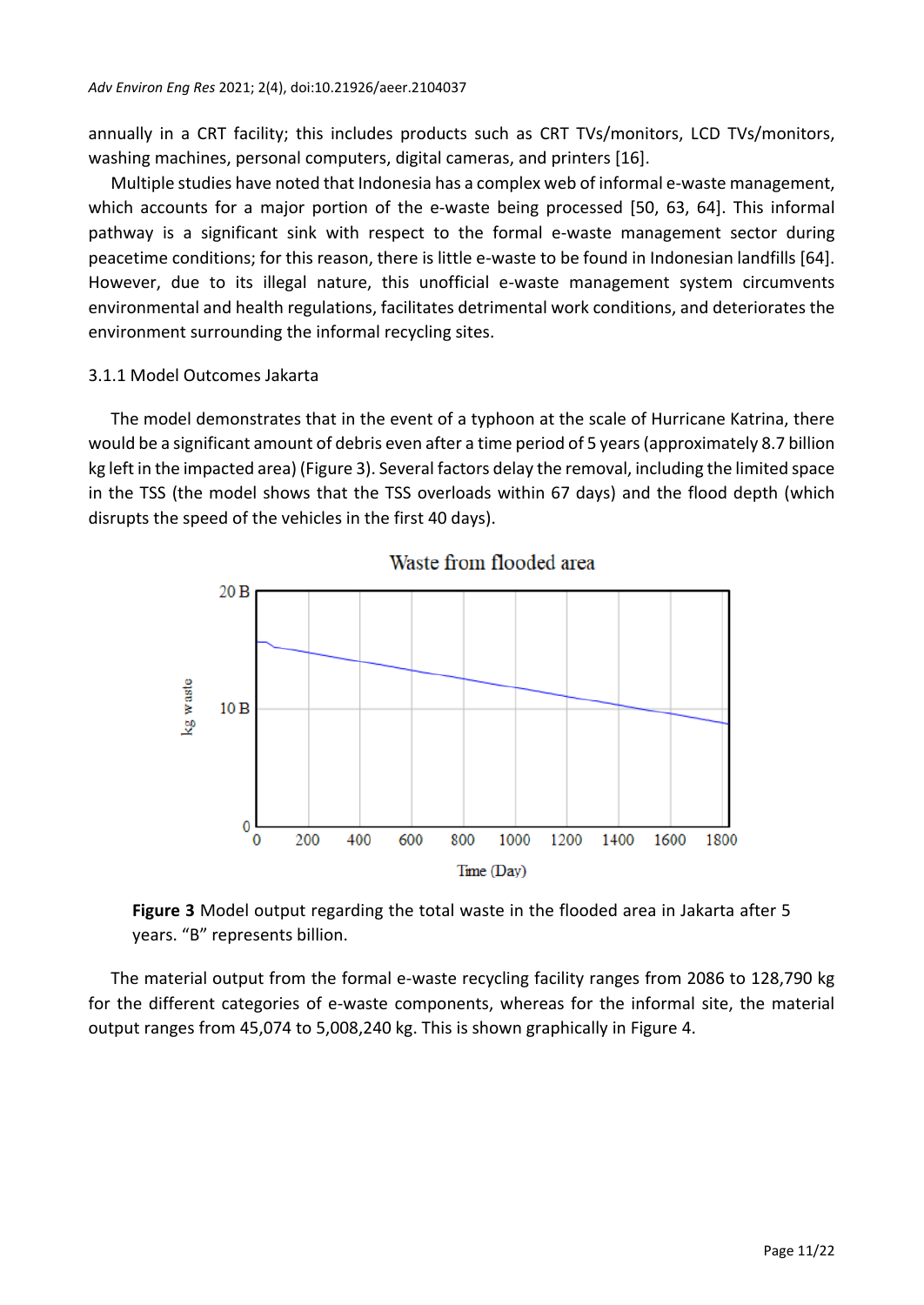

Material Output Jakarta

**Figure 4** Model results for material yields of Jakarta on day 1825.

Based on the current prices of materials(Fe: €0.1/kg, Non-Fe: €4/kg, PM: €28,000/kg, and plastic: €0.05/kg [16, 65, 66]), approximately €58 million and €1.2 billion net worth of materials can be recovered formally and informally, respectively. Accordingly, formal and informal recycling would compensate for 0.16% and 3.44% of the total economic losses, assuming the hypothetical flood scenario has similar disaster costs as Hurricane Katrina, that is, approximately €36.7 billion [67].

The full recovery (100%) scenario would amount to €730 million worth of e-waste components for formal recycling. Therefore, current recycling rates represent 8% of the total potential yield; consequently, 2% of total disaster costs would be offset.

#### *3.2 New Orleans Case Study*

The factors affecting the risk of flooding in New Orleans are as diverse, heterogeneous, and uneven as those for the coast of Jakarta. Natural sediment deposition and production of organic soil in wetland vegetations have been disrupted by human settlements, levee construction, and coastal defense establishments, which were installed for serving the city's economy and population. Moreover, studies on the coast of New Orleans have noted several anthropogenic drivers of subsidence, such as groundwater, oil and gas extraction, compaction of aquifers, mining and fluid withdrawal, and drainage projects inducing organic sediment decomposition and compaction [68]. Due to the complexity of the factors driving subsidence, areas in New Orleans are subsiding at varying rates ranging from <0.2 to 40 mm/year [68].

Debris management in Louisiana is regulated in a more extensive manner than in the case of Jakarta. The State Department of Environmental Quality has prepared a comprehensive debris clean-up and management plan that emphasizes the various categories of waste associated with prominent disasters in Louisiana and how to treat such waste [69]. The plan includes definitions of different waste streams, various categories of disasters and associated responses, requirements for establishing a TSS, detailed disposal and treatment options, and administrative forms for proper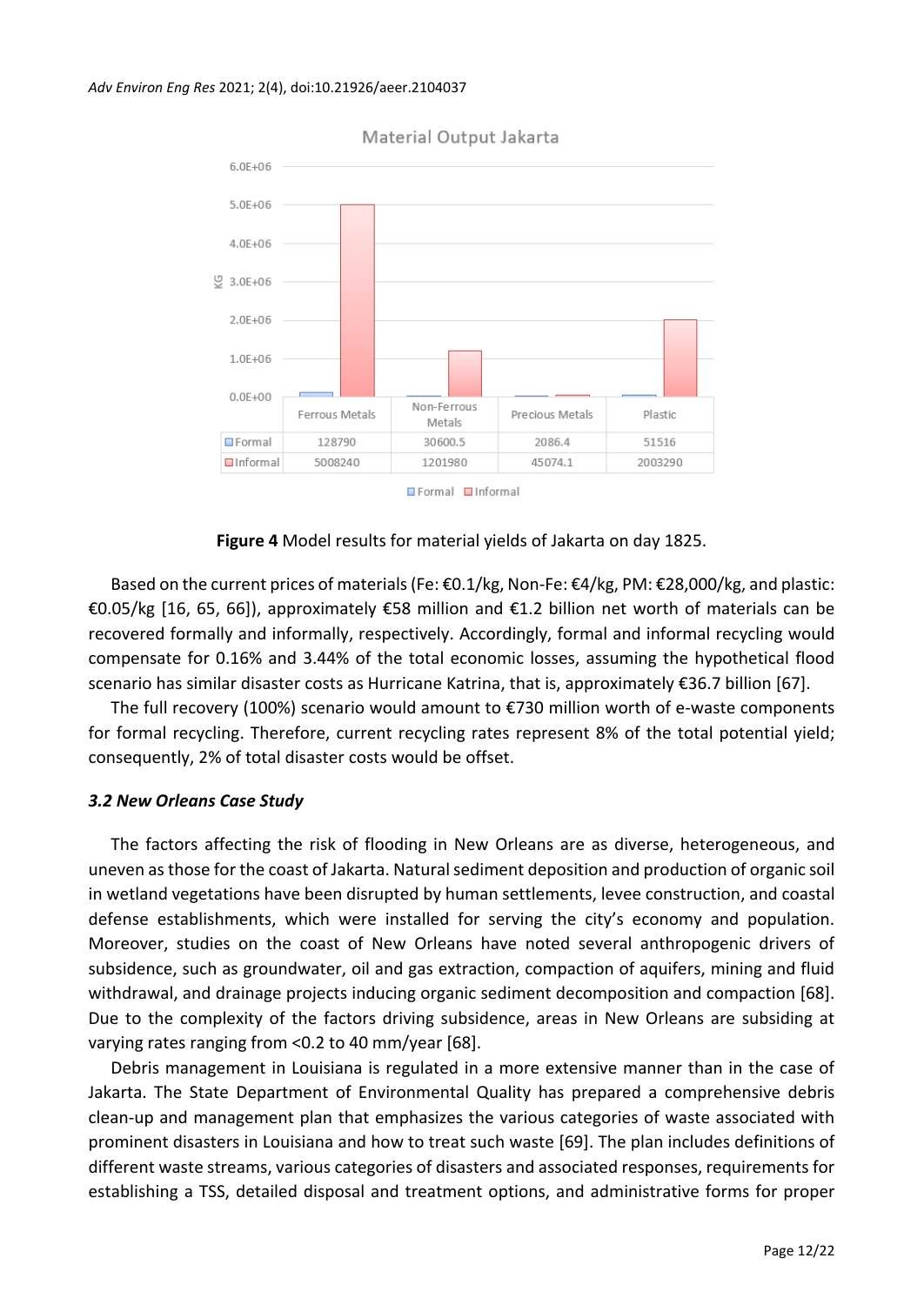documentation of the debris removal process. With regard to e-waste management, Louisiana provides its residents with a list of drop-off locations for e-waste in different areas across the state [70]. Moreover, the comprehensive plan specifies how e-waste should be handled by the relevant state agencies.

Following Hurricane Katrina, the recycling of e-waste was greatly hindered due to the extensive damage to the appliances by the floodwater. According to the disaster debris removal after Katrina report by Congress, 602,711 units of electronic goods were collected in Louisiana for treatment [71]. Nonetheless, recycling of e-waste after Hurricane Katrina was considered to be one of the most successful endeavors of e-waste recovery following a disaster as the US Army Corps of Engineers and private companies Dell and Best Buy recycled over 12,500 tons of e-waste [16].

In contrast to the case of Jakarta, little information is available regarding the existence of an informal e-waste management web in the city of New Orleans or the state of Louisiana. For this reason, this recycling pathway was not introduced for the New Orleans model.

#### 3.2.1 Model Outcomes New Orleans

In the hypothetical hurricane-induced flood scenario, New Orleans would be devastated by the generation of large amounts of waste, disruption of transportation due to a high flood depth, and other hazards associated with the event (Figure 5). After 40 days of dewatering, the debris transfer to the TSS is observed to be smooth until day 86, at which the TSS reaches maximum capacity. Following the debris disruption transfer due to max capacity, the debris is gradually discharged until the clean-up reaches its endpoint at day 1154 (or after 3.2 years). Nonetheless, due to the slower waste management operations, the TSS remains occupied by the flood debris and is completely emptied on day 1446 (i.e., almost 4 years since the flood event).





With regards to the e-waste management in the New Orleans model, the amount of discharged material was similar to that of the Jakarta model. The potential material yield of the model in terms of valuable e-waste materials is shown in Figure 6; the material output is higher compared to the Jakarta model's formal material yield. In terms of revenue gains, formal recycling in New Orleans would yield approximately €80 million, accounting for 0.22% of total disaster costs. The higher yield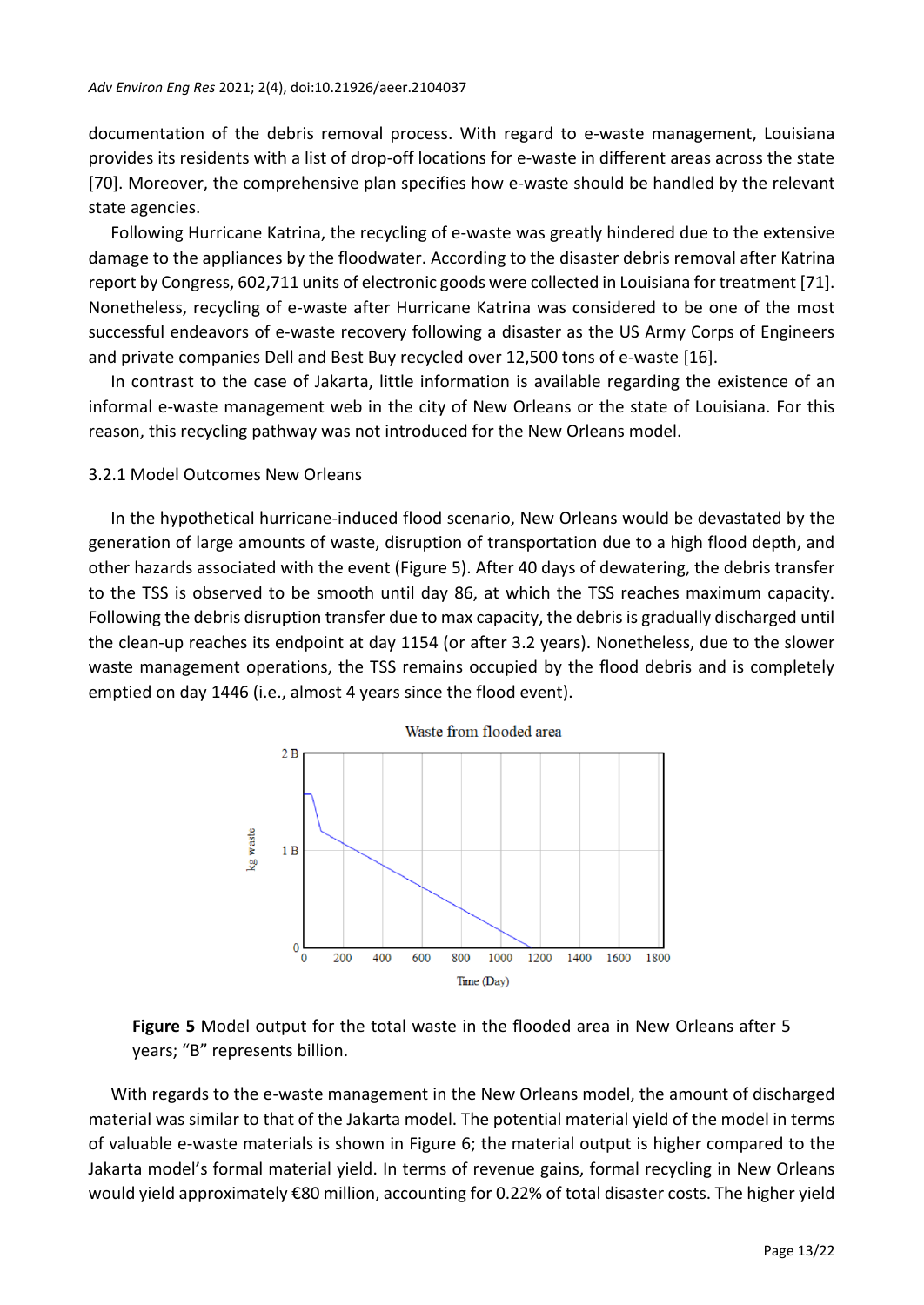comes as a result of the US's greater e-waste recycling rate; however, it is still significantly lower than that of Jakarta's informal pathway. The full recovery scenario yielded €576 million worth of ewaste components for formal recycling. Thus, 14% of the total potential yield is recovered at current recovery rates. For full recovery conditions, total disaster costs would be offset by 1.5%.



**Material Output New Orleans** 

#### **Figure 6** Model results for material yields of the New Orleans's model at day 1825.

#### **4. Discussion**

The resulting debris (15.7 billion kg) from the Jakarta model is deemed relatively high; however, there are some uncertainties. First, given that the model uses linear equations, the debris removal rate is linear. However, the DW removal rate may not follow a linear pattern. For instance, the rate can increase exponentially when more of the affected area can be accessed with time and assuming adequate capacity of TSSs and recycling facilities. Second, the unimodal transportation (usage of trucks) hinders the debris removal process in the first 40 days, which may not reflect real-life situations as local governments may be incentivized to utilize cargo ships and airplanes to expedite the DW removal process. Third, the impact of scavengers remains unknown because of the dearth of data regarding their activities. Nonetheless, scavengers serve as a great sink for the formal ewaste recycling processes, especially because their activities are assumed to be unaffected by the flood depth. Lastly, the DW transfer from the flooded area is hindered by the amount of waste that can be stored in TSSs.

For Jakarta, the waste estimate was tenfold greater than that of New Orleans because of the immense population difference and the size of the cities. Waste estimation must be performed when considering a revision of the current model input by utilizing the repository on DW estimation methods; in addition, known approaches addressing floods and e-waste such as that in [16] can be included. In the current project, a basic approach was used for estimating the amount of waste produced, which may present the problem of debris over-or under-estimation when allocating efforts and funding to clean up the debris. This would lead to additional costs associated with the DW management. Consequently, additional tools, such as mathematical models or GIS, must be employed to more accurately assess the amount of DW produced.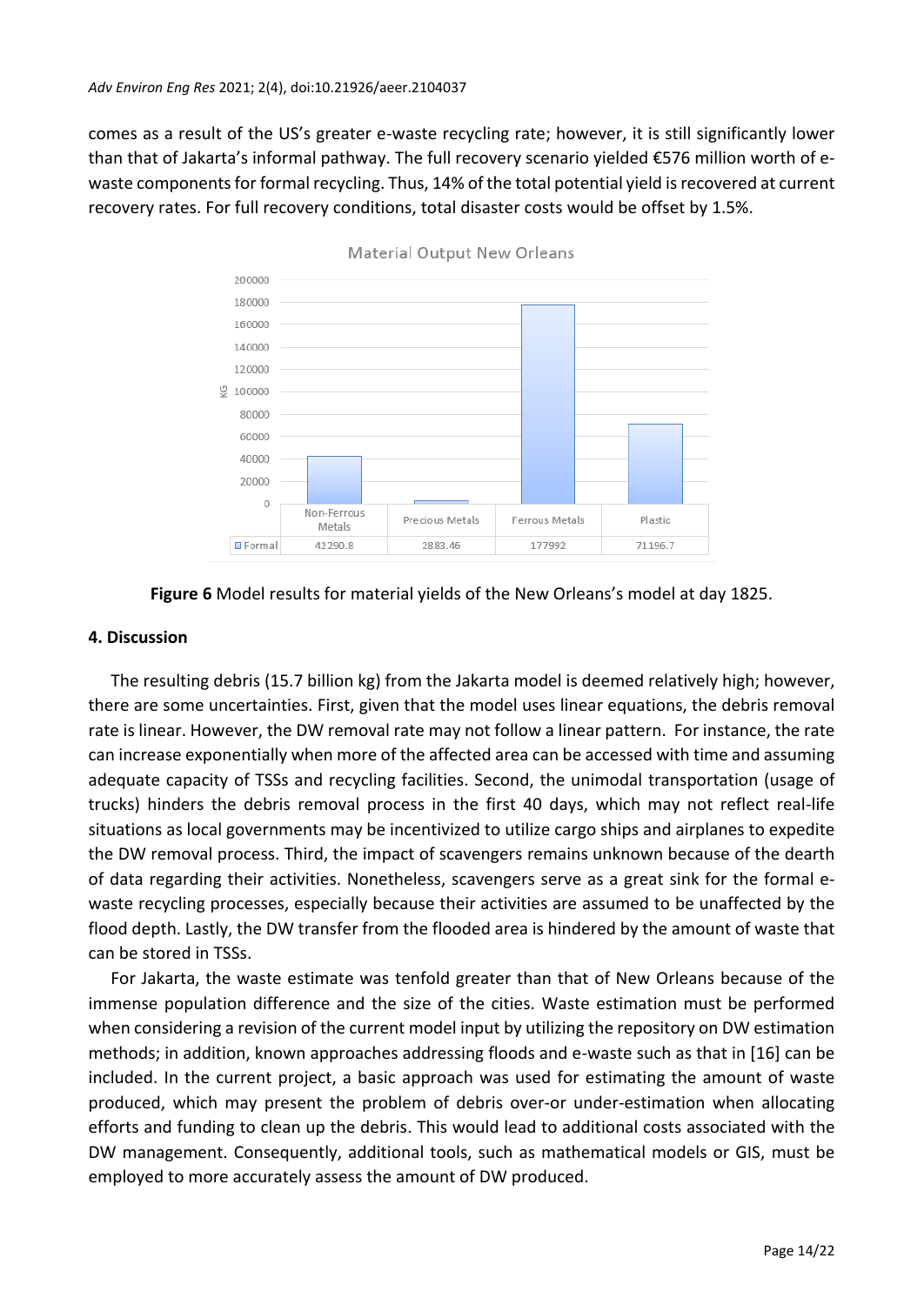Due to a significant amount of debris generation, the local authorities may opt for direct transportation of DW to landfills and incineration facilities rather than establishing TSSs for separation purposes. However, due to Indonesia's crisis with municipal solid waste and the overflow of landfills, this may pose a significant challenge to the environment [45].

In both settings, transportation was considered unimodal and depended on factors such as speed of the vehicles, carrying capacity, and number of trips or vehicles used. When assuming an equivalent amount of trucks being used in both models, the results showed that the material output halved in the Jakarta case, thus highlighting Jakarta's poorer post-disaster waste management capabilities.

The model reveals that formal recycling yields less recoverable materials than informal recycling. This can be attributed to the more complex pathway associated with formal e-waste in comparison to informal e-waste. In the first 40 days of the run, there is no inflow of e-waste to the formal recycling facilities due to transportation being obstructed by the flood depth. At day 40, the maximum transportation speed can be reached, after which the flow to and from the facility is constant. Moreover, a significant portion of the e-waste formally flowing from the debris area discharges into landfills due to the high landfilling rate in Indonesia. In contrast, the materials acquired by scavengers do not discharge into a landfill; instead, they arrive at informal recycling sites.

Overall, the limited recovery of materials can be attributed to the limited number of formal recycling facilities in the nearby surrounding region, that is, Western and Central Java. Thus, distance plays a significant limiting role in the transportation of e-waste to relevant facilities. Nonetheless, not much is known with regard to transportation logistics within the informal e-waste management pathway. This lack of information may be a factor to be considered in future models because the current model only represents the transportation rates in fractions of inflows and outflows.

In the case of New Orleans, due to its lower population count and density and a large number of recycling sites, landfills, and other waste management facilities, the debris is removed much faster relative to the case of Jakarta. Due to the differences in the densities of MSW in the two scenarios, the New Orleans TSS can hold a higher amount of debris (in kg) than the TSS of the Jakarta model.

Furthermore, e-waste material recovery rates are shown as functions of transfer rates (inflow to the facility/site), with additional assumed recovery rates for each pathway based on known metallurgical techniques. The overall recovery rate is low despite the tremendous amount of debris produced by the flood event (1.6 billion kg). This is caused by the estimate of e-waste at 3% in the general waste stream. An analysis of the number of households in the flooded area and their respective e-waste stock can yield a more accurate estimate of the e-waste generated in a flood event. Such an approach [16] is recommended for more reliable estimates.

The full recovery (100%) scenario reveals that 8% and 14% of the total potential revenue is generated in Jakarta and New Orleans, respectively, assuming current recycling rates.

When compared to the actual post-Katrina situation, e-waste recycling in the model is obtained as significantly lower than the 12.5 million kg of e-waste that was recycled by private companies. This is because the intervention by private companies was not included in the model because of a lack of quantitative data. Furthermore, the transfer of waste for treatment beyond Louisiana and the debris generated in the entire area impacted by Hurricane Katrina were not considered in the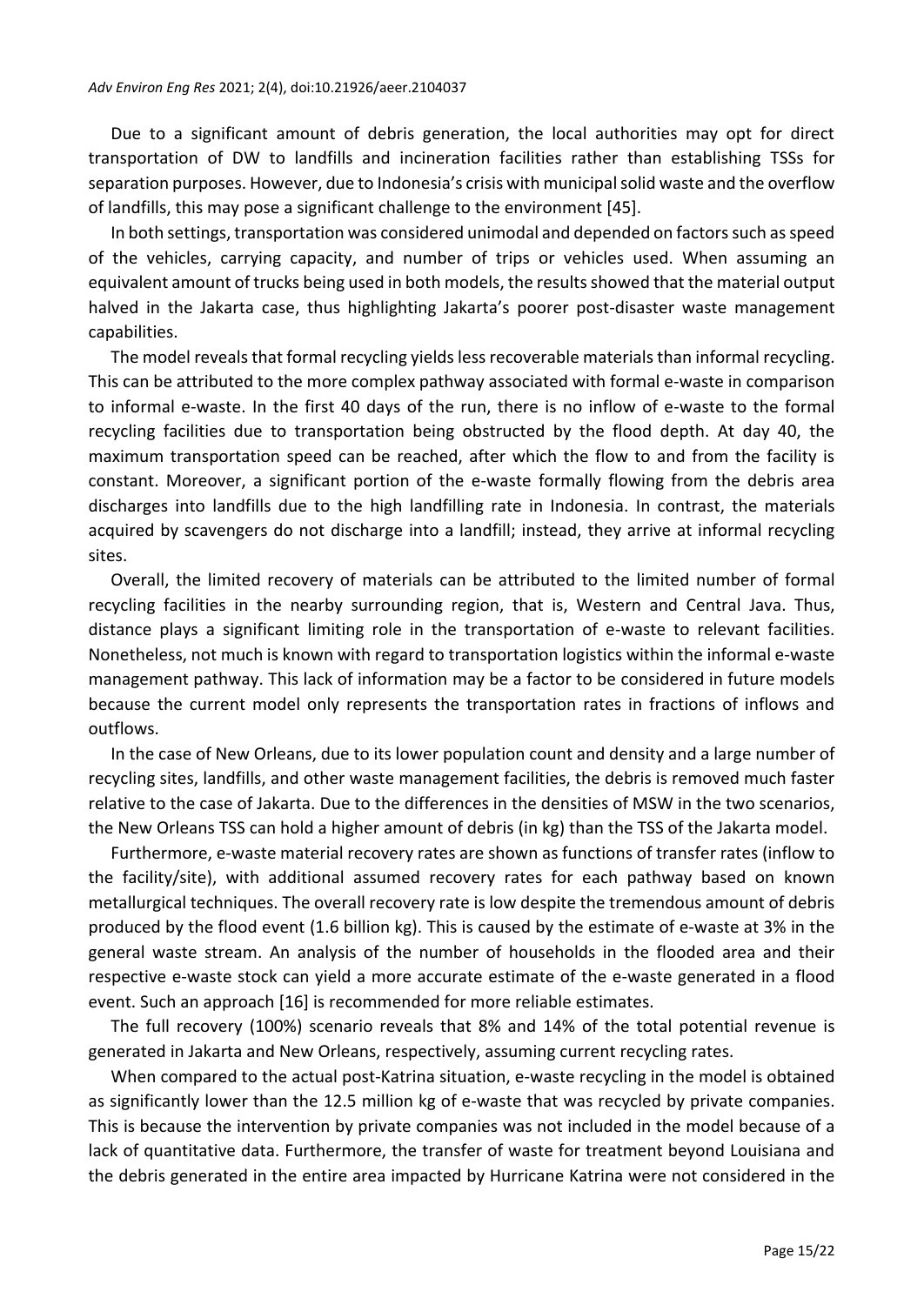model; the model considered the debris for only New Orleans', whereas Katrina impacted three states, namely Louisiana, Alabama, and Mississippi.

#### **5. Conclusion**

In this study, a model was introduced for analyzing the potential yields of valuable e-waste materials from floods. The system dynamics approach enabled the identification of multiple factors affecting e-waste recovery, such as the socio-economic situation, the degree of formal versus informal recycling, the dewatering rate of the area in relation to transportation, and the number of and distance to TSSs and recycling facilities. Therefore, despite the uncertainties and lack of data, the model is a good starting point in predicting how e-waste recovery in a post-flood context can be optimized.

The results of this model can be used to determine bottlenecks and optimize the following key aspects of DWM: 1) the timely removal of waste to reduce the impact on the environment and public health, 2) the timely separation of waste streams to remove toxic fumes at dumpsites and TSSs, 3) and the generation of cost-offsetting revenues by bringing waste metals back into the resource cycles.

Comparison of waste management pathways in two socio-economic scenarios highlighted the importance of informal actors in the recycling and recovery effort. Although informal recycling activities contribute greatly to environmental and public health issues, they result in a higher material gain compared to mere formal recycling efforts. The population density and size of the region play an important role in the recovery phase as it is more difficult to establish TSSs in more densely populated areas.

Furthermore, the impact of external factors on the model, such as climate change or combinations of disasters, are considered beyond the scope of this research. However, these factors can be included in future studies. For instance, calculating the global warming potential of e-waste and incorporating the environmental and economic benefits of GHG reduction as a consequence of increased e-waste recycling will help improve the understanding of the model's impact on climate change mitigation. With the progression of the COVID-19 pandemic, more data highlighting the pandemic's impact on various socio-technical systems are becoming available. However, further research is required before this impact can be quantified and included in the current model.

DWM is highly context-specific and disaster-specific, and because of its unpredictable nature, standardization is challenging. With the exponential growth of e-waste and floods, it is important to prepare for worst-case scenarios, use models to gain insight into recovery operations, turn crises into material gain opportunities, and adapt to circular economy approaches in the face of disasters.

Policymakers and businesses can employ such models to adapt DWM strategies, thus facilitating speedy debris recovery and higher material and financial gains and minimizing the detrimental impact of e-waste and other hazardous waste on the environment. Future implementations of the model may be able to identify other types of bottlenecks and priorities for improvements associated with DWM.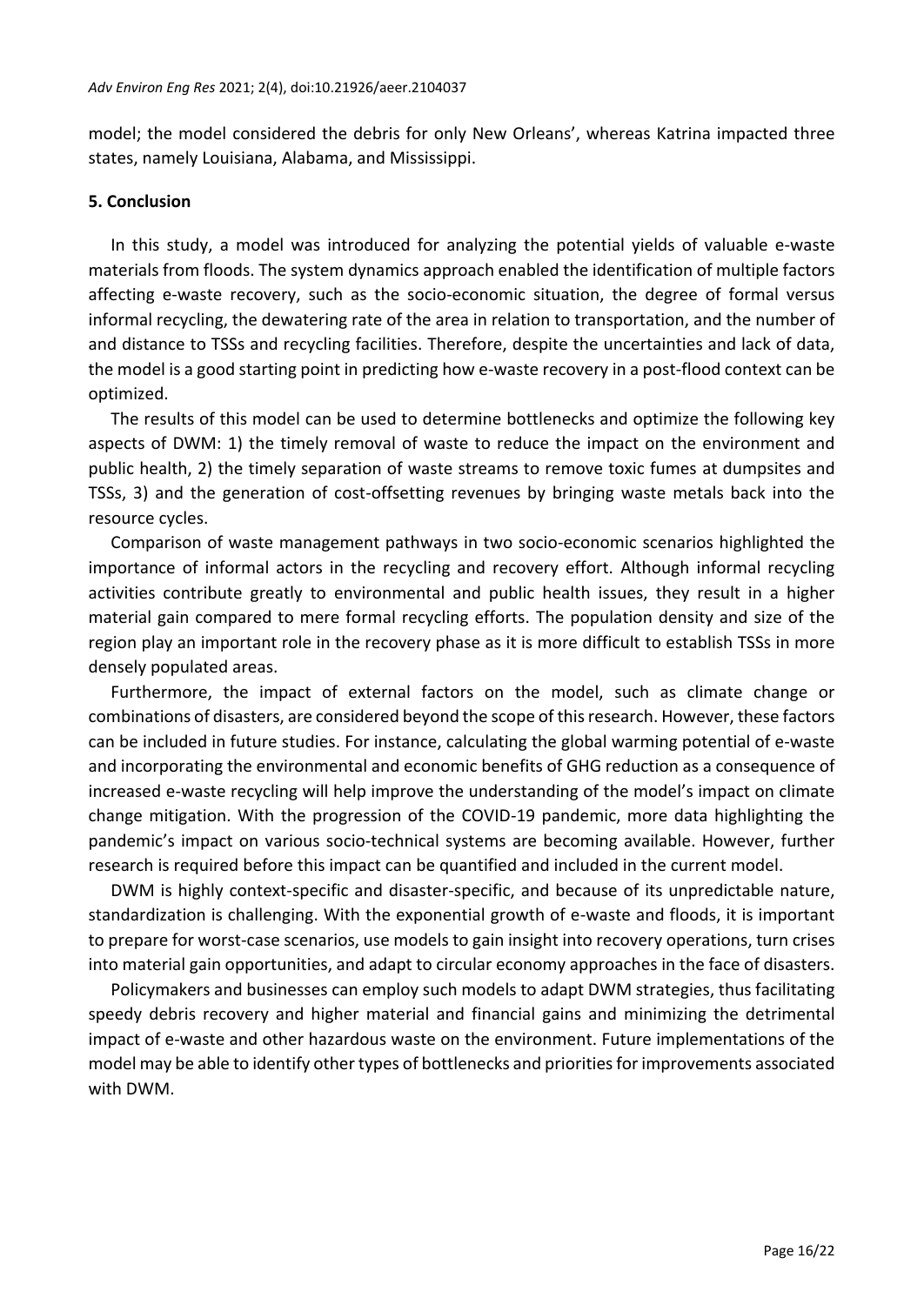# **List of Abbreviations**

| Abbreviation      | <b>Meaning</b>                                 |
|-------------------|------------------------------------------------|
| <b>ArcGIS</b>     | Arc Geographical Information System            |
| C&D               | <b>Construction &amp; Demolition</b>           |
| <b>CRT</b>        | Cathode-Ray Tube                               |
| <b>DW</b>         | Disaster Waste                                 |
| <b>DWM</b>        | Disaster Waste Management                      |
| Fe                | <b>Ferrous Metals</b>                          |
| <b>GHG</b>        | Greenhouse Gases                               |
| <b>MSW</b>        | <b>Municipal Solid Waste</b>                   |
| Non-Fe            | <b>Non-Ferrous Metals</b>                      |
| <b>PM</b>         | <b>Precious Metals</b>                         |
| <b>TSS</b>        | <b>Temporary Storage Sites</b>                 |
| <b>USEPA</b>      | United States Environmental Protection Agency  |
| <b>Vensim PLE</b> | <b>Vensim Personal Learning Edition</b>        |
| <b>WEEE</b>       | Waste from Electrical and Electronic Equipment |

#### **Acknowledgement**

We thank Dr. Joseph Resovsky MSc., Dr. Jason Dinse, and Christine Leedy B.A. from University College Roosevelt for proofreading the manuscript and providing suggestion of improving the language and the style of the manuscript. We also thank the journal for providing language polishing.

# **Additional Materials**

The following additional materials accompany the online version of this paper.

- 1. Figure S1: Model Design for the Jakarta case.
- 2. Figure S2: Model Design for the New Orleans context.
- 3. Table S1: List of Equations for the Jakarta model.
- 4. Table S2: List of Equations for the New Orleans model.

#### **Author Contributions**

The first author, Ilir Deva, provided the research for the project, designed and simulated the model in Vensim and wrote the majority of the paper, as part of the Master Thesis requirement at Wageningen University & Research. The corresponding author, Dr Renata van der Weijden, introduced the topic, provided supervision and material throughout the writing and research process, and helped with editing the manuscript.

# **Funding**

This research project required no funding.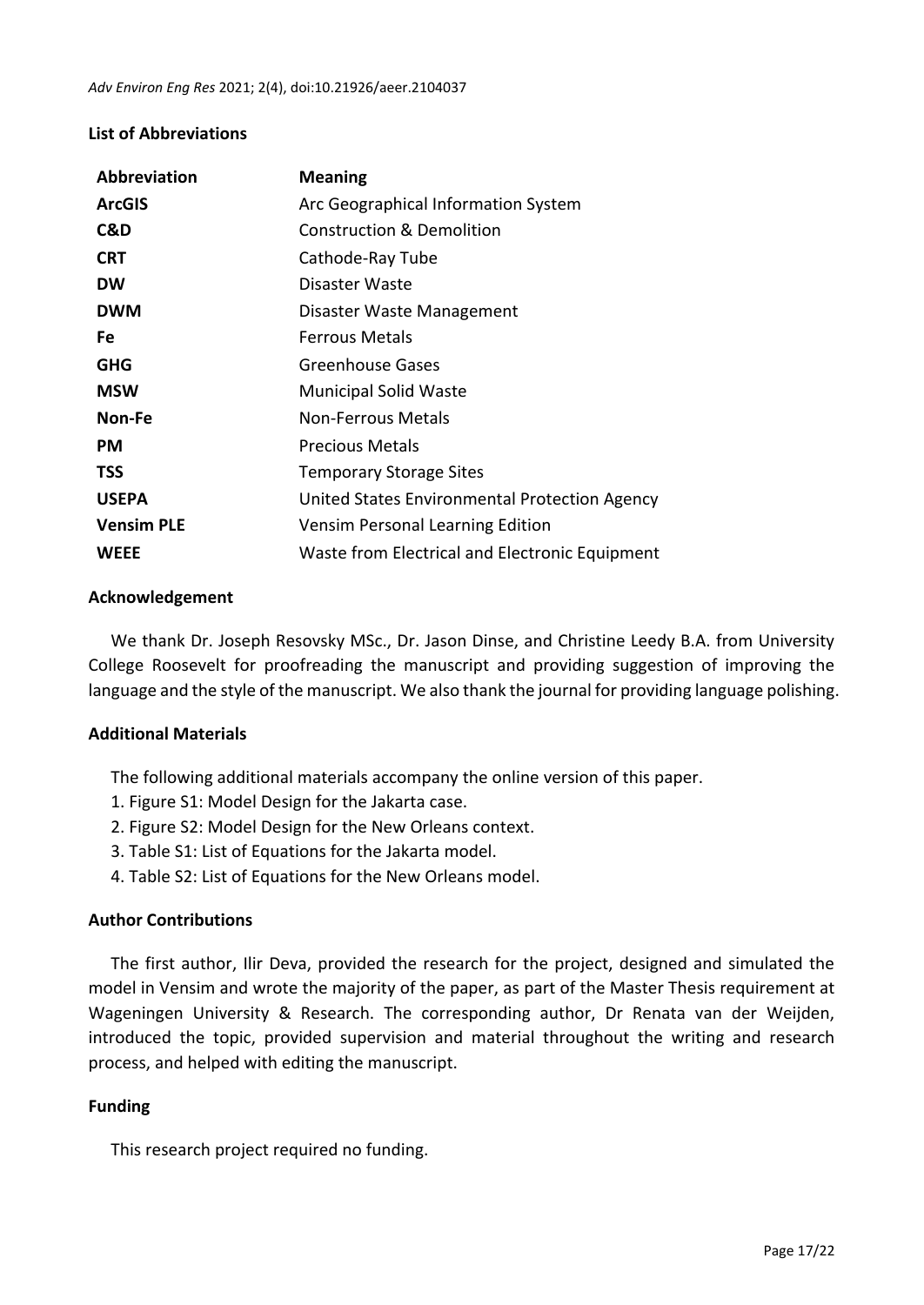# **Competing Interests**

The authors have declared that no competing interests exist.

# **References**

- 1. US Department of Homeland Security, Federal Emergency Management Agency. Public assistance policy digest. Scotts Valley: Createspace Independent Pub; 2008.
- 2. Gunn SWA. Multilingual dictionary of disaster medicine and international relief: English, Français, Español. Dordrecht: Kluwer Academic Publishers; 2012.
- 3. Young S, Balluz L, Malilay J. Natural and technologic hazardous material releases during and after natural disasters: A review. Sci Total Environ. 2004; 322: 3-20.
- 4. Dwirahmadi F, Rutherford S, Phung D, Chu C. Understanding the operational concept of a floodresilient urban community in Jakarta, Indonesia, from the perspectives of disaster risk reduction, climate change adaptation and development agencies. Int J Environ Res Public Health. 2019; 16: 3993.
- 5. Habib MS, Sarkar B, Tayyab M, Saleem MW, Hussain A, Ullah M, et al. Large-scale disaster waste management under uncertain environment. J Clean Prod. 2019; 212: 200-222.
- 6. Merkens JL, Reimann L, Hinkel J, Vafeidis AT. Gridded population projections for the coastal zone under the shared socioeconomic pathways. Glob Planet Change. 2016; 145: 57-66.
- 7. Neumann B, Vafeidis AT, Zimmermann J, Nicholls RJ. Future coastal population growth and exposure to sea-level rise and coastal flooding-a global assessment. PloS ONE. 2015; 10: e0118571.
- 8. Camacho-Vallejo JF, González-Rodríguez E, Almaguer FJ, González-Ramírez RG. A bi-level optimization model for aid distribution after the occurrence of a disaster. J Clean Prod. 2015; 105: 134-145.
- 9. Devkota R, Bhattarai U. Assessment of climate change impact on floods from a techno-social perspective. J Flood Risk Manag. 2018; 11: S186-S196.
- 10. Paterson DL, Wright H, Harris PN. Health risks of flood disasters. Clin Infect Dis. 2018; 67: 1450- 1454.
- 11. Zhong S, Yang L, Toloo S, Wang Z, Tong S, Sun X, et al. The long-term physical and psychological health impacts of flooding: A systematic mapping. Sci Total Environ. 2018; 626: 165-194.
- 12. Brown C, Milke M, Seville E. Disaster waste management: A review article. Waste Manag. 2011; 31: 1085-1098.
- 13. Reinhart DR, McCreanor PT. Disaster debris management-planning tools. Final report. Washington, DC: US Environmental Protection Agency; 1999.
- 14. US Environmental Protection Agency. Planning for natural disaster debris. Washington: US Environmental Protection Agency; 2008.
- 15. Huang J, Nkrumah PN, Anim DO, Mensah E. E-waste disposal effects on the aquatic environment: Accra, Ghana. Rev Environ Contam Toxicol. 2014; 229: 19-34.
- 16. Leader A, Gaustad G, Tomaszewski B, Babbitt CW. The consequences of electronic waste postdisaster: A case study of flooding in Bonn, Germany. Sustainability. 2018; 10: 4193.
- 17. Inoue M, Matsufuji Y, Yanase R. Waste Management and countermeasures of earthquake disaster in Kobe City Japan. Proceedings of the 11th International Waste Management and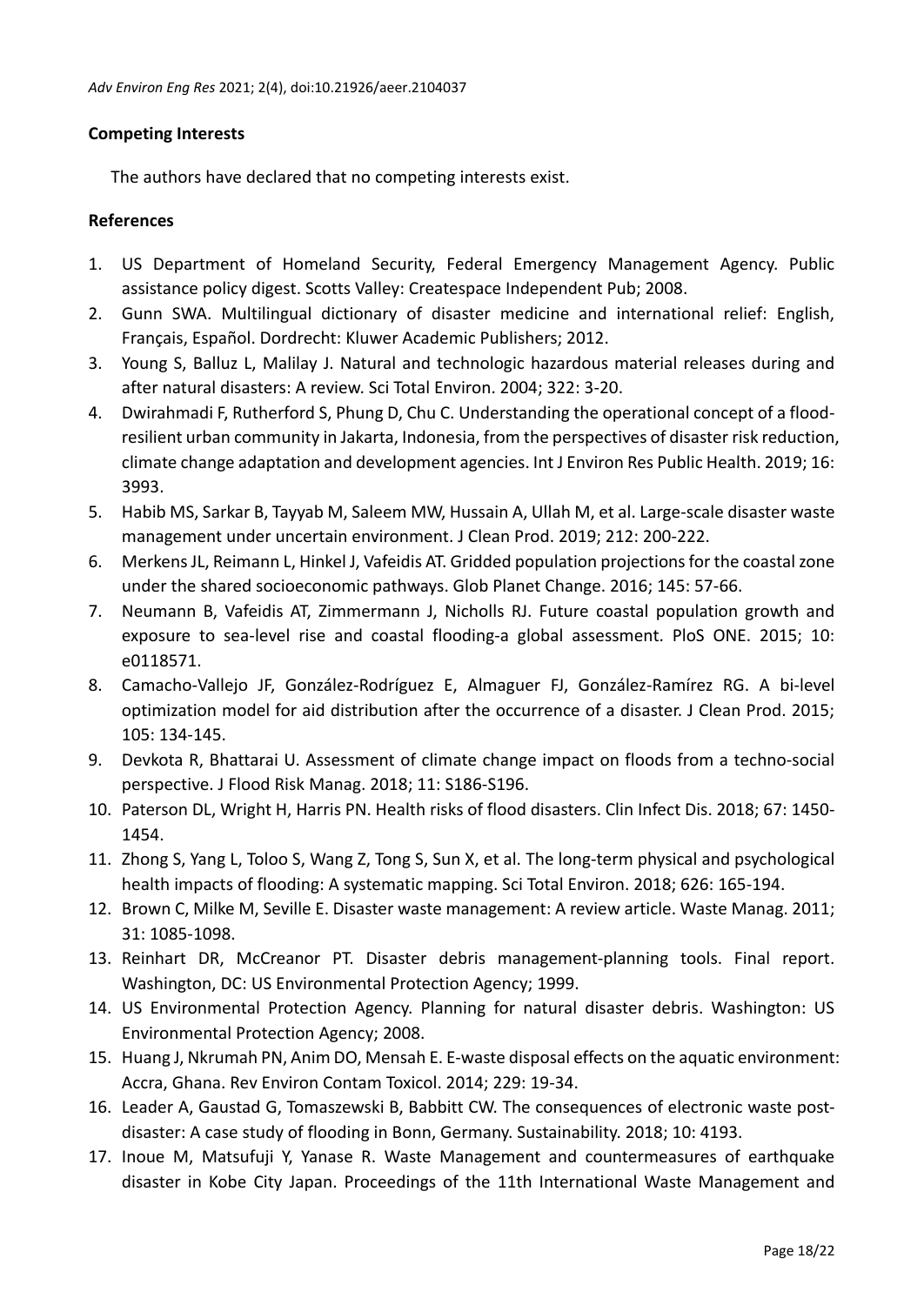Landfill Symposium Sardinia 2007; 2007 October 1st-5th; Cagliari, Italy.

- 18. Chen JR, Tsai HY, Hsu PC, Shen CC. Estimation of waste generation from floods. Waste Manag. 2007; 27: 1717-1724.
- 19. Onan K, Ülengin F, Sennaroğlu B. An evolutionary multi-objective optimization approach to disaster waste management: A case study of Istanbul, Turkey. Expert Syst Appl. 2015; 42: 8850- 8857.
- 20. Hu ZH, Sheu JB. Post-disaster debris reverse logistics management under psychological cost minimization. Transport Res B Meth. 2013; 55: 118-141.
- 21. Fetter G, Rakes T. Incorporating recycling into post-disaster debris disposal. Socio Econ Plan Sci. 2012; 46: 14-22.
- 22. Asari M, Sakai Si, Yoshioka T, Tojo Y, Tasaki T, Takigami H, et al. Strategy for separation and treatment of disaster waste: A manual for earthquake and tsunami disaster waste management in Japan. J Mater Cycles Waste Manag. 2013; 15: 290-299.
- 23. Portugal-Pereira J, Lee L. Economic and environmental benefits of waste-to-energy technologies for debris recovery in disaster-hit Northeast Japan. J Clean Prod. 2016; 112: 4419-4429.
- 24. Haas JE, Kates RW, Bowden MJ. Reconstruction following disaster. In: Reconstruction following disaster. Cambridge: US The Massachusetts Institute of Technology; 1977.
- 25. Lorca Á, Çelik M, Ergun Ö, Keskinocak P. A decision-support tool for post-disaster debris operations. Procedia Eng. 2015; 107: 154-167.
- 26. Boonmee C, Arimura M, Asada T. Location and allocation optimization for integrated decisions on post-disaster waste supply chain management: On-site and off-site separation for recyclable materials. Int J Disaster Risk Reduct. 2018; 31: 902-917.
- 27. Zhang F, Cao C, Li C, Liu Y, Huisingh D. A systematic review of recent developments in disaster waste management. J Clean Prod. 2019; 235: 822-840.
- 28. Ari V. A review of technology of metal recovery from electronic waste. In: E-Waste in transitionfrom pollution to resource. Croatia: IntechOpen; 2016.
- 29. Damanhuri E. Preliminary identification of E-waste flows in Indonesia and its hazard characteristics. Proceedings of the 3rd Annual Conference of The National Institute of Environmental Studies; 2006 November 18th; Tsukuba, Japan. Tsukuba: National Institute for Environmental Studies.
- 30. Rochman FF, Ashton WS, Wiharjo MG. E-waste, money and power: Mapping electronic waste flows in Yogyakarta, Indonesia. Environ Dev. 2017; 24: 1-8.
- 31. Yoshida A, Terazono A, Ballesteros Jr FC, Nguyen DQ, Sukandar S, Kojima M, et al. E-waste recycling processes in Indonesia, the Philippines, and Vietnam: A case study of cathode ray tube TVs and monitors. Resour Conserv Recycl. 2016; 106: 48-58.
- 32. UNEP, OCHA. Disaster waste management guidelines. Switzerland: The Joint UNEP/OCHA Environment Unit; 2016.
- 33. Channel NewsAsia. Scavengers descend on post-flood Jakarta garbage [Internet]. Singapore: Channel NewsAsia; 2020 [cited 2021 March 8th]. Available from: [https://www.channelnewsasia.com/news/asia/indonesia-jakarta-garbage-waste-floodgate](https://www.channelnewsasia.com/news/asia/indonesia-jakarta-garbage-waste-floodgate-valuables-tv-fridge-782151)[valuables-tv-fridge-782151.](https://www.channelnewsasia.com/news/asia/indonesia-jakarta-garbage-waste-floodgate-valuables-tv-fridge-782151)
- 34. Reckdahl K. How Katrina killed recycling in New Orleans [Internet]. Philadelphia: Next City; 2014 [cited 2021 March 8th]. Available from: [https://nextcity.org/daily/entry/how-katrina-killed](https://nextcity.org/daily/entry/how-katrina-killed-recycling-in-new-orleans)[recycling-in-new-orleans.](https://nextcity.org/daily/entry/how-katrina-killed-recycling-in-new-orleans)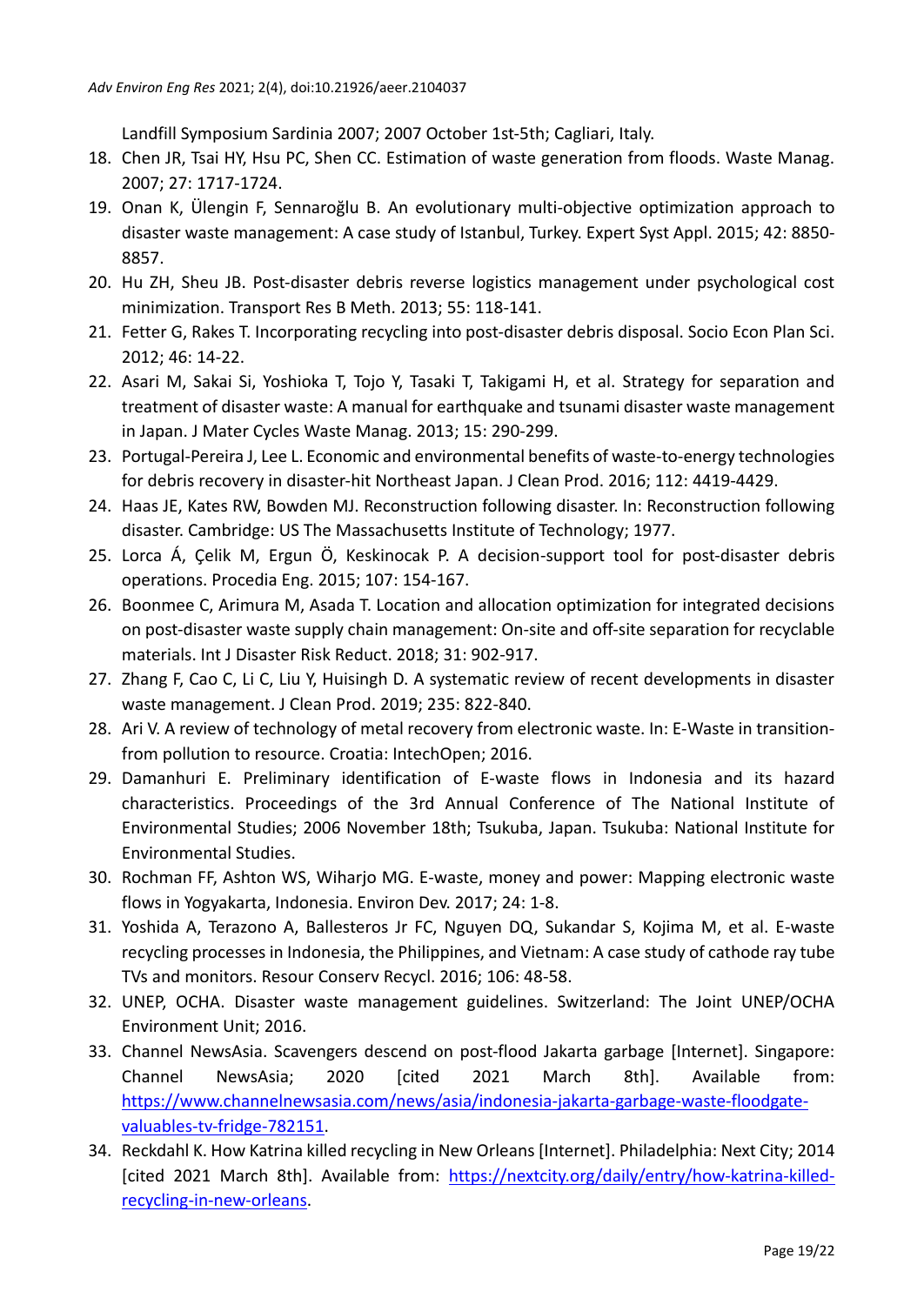- 35. Kim J, Deshmukh A, Hastak M. Selecting a temporary debris management site for effective debris removal. In: The Proceedings of the 10th International Conference of the International Institute for Infrastructure Resilience and Reconstruction. West Lafayette: Purdue University; 2014. pp.214-218.
- 36. Reddy KR, Hettiarachchi H, Parakalla NS, Gangathulasi J, Bogner JE. Geotechnical properties of fresh municipal solid waste at Orchard Hills Landfill, USA. Waste Manag. 2009; 29: 952-959.
- 37. Siami L, Sotiyorini T, Janah Nm. Municipal solid waste quantification and characterization in Banyuwangi, Indonesia. Indones J Urban Environ Technol. 2019; 2: 189-200.
- 38. RouteReady. What you should know about the 4 major types of garbage trucks [Internet]. Tampa: RouteReady; 2019. Available from: [https://routereadytrucks.com/blogs/know-4-major](https://routereadytrucks.com/blogs/know-4-major-types-garbage-trucks/)[types-garbage-trucks/.](https://routereadytrucks.com/blogs/know-4-major-types-garbage-trucks/)
- 39. Burhamtoro WA, Bisri M, Soemarno. Model of municipal solid wastes transportation costs type dump truck (case study at the Malang City, Indonesia). Int J Eng Technol. 2013; 13: 34-40.
- 40. Jonkman SN, Maaskant B, Boyd E, Levitan ML. Loss of life caused by the flooding of New Orleans after Hurricane Katrina: Analysis of the relationship between flood characteristics and mortality. Risk Anal. 2009; 29: 676-698.
- 41. Pregnolato M, Ford A, Wilkinson SM, Dawson RJ. The impact of flooding on road transport: A depth-disruption function. Transp Res D Transp Environ. 2017; 55: 67-81.
- 42. Cheng C, Thompson RG. Application of boolean logic and GIS for determining suitable locations for temporary disaster waste management sites. Int J Disaster Risk Reduct. 2016; 20: 78-92.
- 43. Chatterjee S. Role of informal sector for effective EPR [Internet]. Paris: Organisation for Economic Co-operation and Development; 2016. Available from: [https://www.oecd.org/environment/waste/Session\\_2-Part\\_1-EPR-Role-of-Informal-Sector-](https://www.oecd.org/environment/waste/Session_2-Part_1-EPR-Role-of-Informal-Sector-Sandip_Chatterjee.pdf)[Sandip\\_Chatterjee.pdf.](https://www.oecd.org/environment/waste/Session_2-Part_1-EPR-Role-of-Informal-Sector-Sandip_Chatterjee.pdf)
- 44. Munawar E, Yunardi Y, Lederer J, Fellner J. The development of landfill operation and management in Indonesia. J Mater Cycles Waste Manag. 2018; 20: 1128-1142.
- 45. Shuker IGC, Cary Anne. Indonesia-Marine debris hotspot rapid assessment: Synthesis report. Washingtong, DC: World Bank Group; 2018.
- 46. Nithya R, Sivasankari C, Thirunavukkarasu A. Electronic waste generation, regulation and metal recovery: A review. Environ Chem Lett. 2021; 19: 1347-1368.
- 47. Roy P, Mohanty AK, Wagner A, Sharif S, Khalil H, Misra M. Impacts of COVID-19 outbreak on the municipal solid waste management: Now and beyond the pandemic. ACS Environ Au. 2021; 1: 32-45.
- 48. Forti V, Balde CP, Kuehr R, Bel G. The global E-waste monitor 2020: Quantities, flows and the circular economy potential. Bonn, Geneva and Rotterdam: United Nations University/United Nations Institute for Training and Research, International Telecommunication Union, and International Solid Waste Association; 2020.
- 49. Ardi R, Handafiah F. Mapping electronic waste flows in depok, west java. In: IOP Conference Series: Earth and environmental science. Bristol: IOP Publishing; 2019. pp.012005.
- 50. Tesfaye F, Lindberg D, Hamuyuni J, Taskinen P, Hupa L. Improving urban mining practices for optimal recovery of resources from e-waste. Miner Eng. 2017; 111: 209-221.
- 51. Kurniawan TA, Avtar R, Singh D, Xue W, Othman MHD, Hwang GH, et al. Reforming MSWM in Sukunan (Yogjakarta, Indonesia): A case-study of applying a zero-waste approach based on circular economy paradigm. J Clean Prod. 2021; 284: 124775.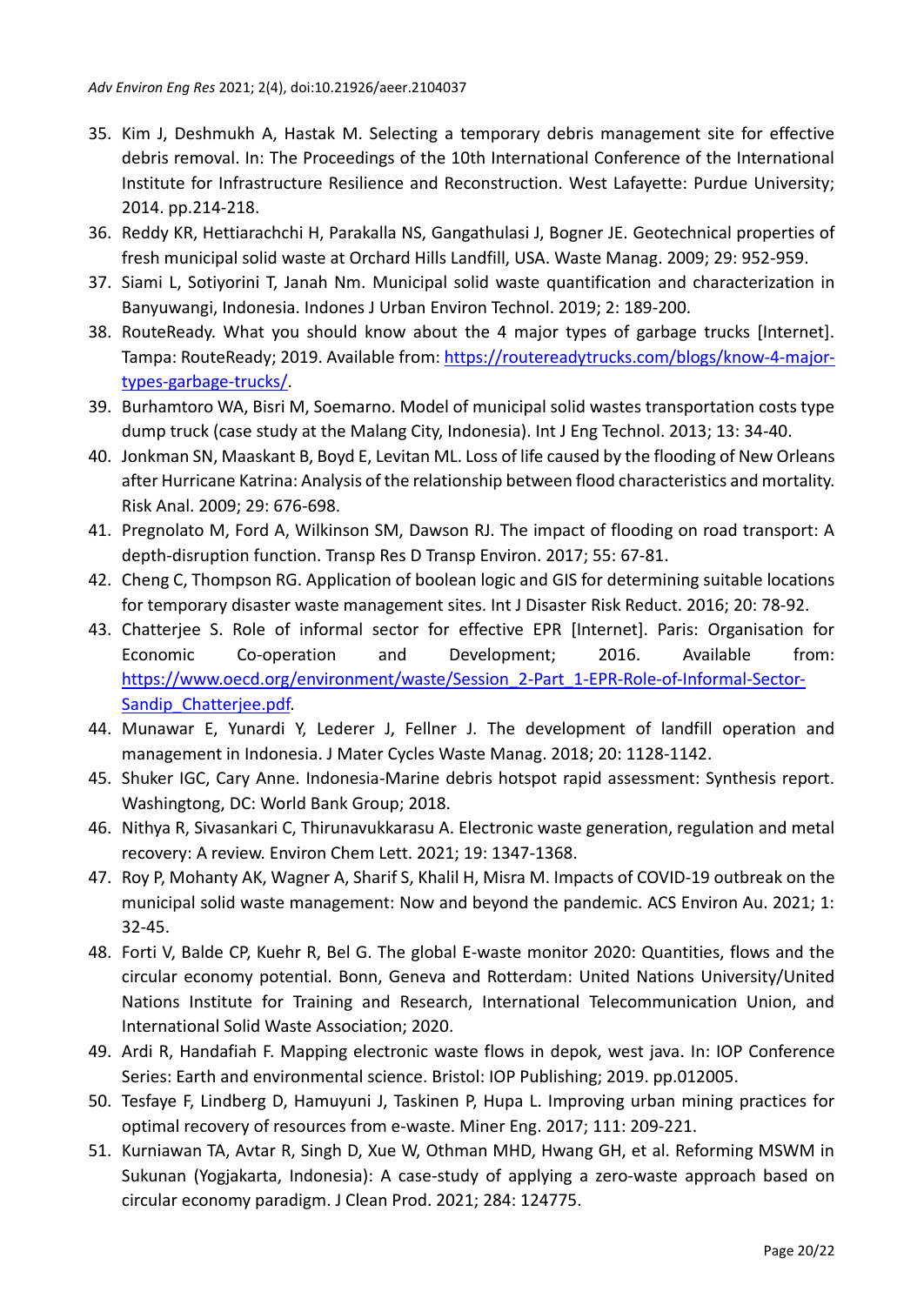- 52. Sidiq F. Scavengers work under radar to help reduce waste [Internet]. Jakarta: The Jakarta Post; 2019 [cited 2021 March 8th]. Available from: [https://www.thejakartapost.com/news/2019/02/26/scavengers-work-under-radar-to-help](https://www.thejakartapost.com/news/2019/02/26/scavengers-work-under-radar-to-help-reduce-waste.html)[reduce-waste.html.](https://www.thejakartapost.com/news/2019/02/26/scavengers-work-under-radar-to-help-reduce-waste.html)
- 53. Ward PJ, Marfai MA. Climate adaptation in the city of Jakarta. In: Climate adaptation and flood risk in coastal cities. New York: Routledge; 2013. pp.305-324.
- 54. Field CB, Barros V, Stocker TF, Dahe Q. Managing the risks of extreme events and disasters to advance climate change adaptation: Special report of the intergovernmental panel on climate change. Cambridge: Cambridge University Press; 2012.
- 55. Abidin HZ, Andreas H, Gumilar I, Fukuda Y, Pohan YE, Deguchi T. Land subsidence of Jakarta (Indonesia) and its relation with urban development. Nat Hazards. 2011; 59: 1753-1771.
- 56. Budiyono Y, Aerts J, Brinkman J, Marfai MA, Ward P. Flood risk assessment for delta mega-cities: A case study of Jakarta. Nat Hazards. 2015; 75: 389-413.
- 57. Takagi H, Esteban M, Mikami T, Fujii D. Projection of coastal floods in 2050 Jakarta. Urban Clim. 2016; 17: 135-145.
- 58. Padawangi R, Douglass M. Water, water everywhere: Toward participatory solutions to chronic urban flooding in Jakarta. Pac Aff. 2015; 88: 517-550.
- 59. Pörtner HO, Roberts DC, Masson-Delmotte V, Zhai P, Tignor M, Poloczanska E, et al. The ocean and cryosphere in a changing climate-summary for policymakers [Internet]. Geneva: Intergovernmental Panel on Climate Change; 2019. Available from: [https://www.ipcc.ch/site/assets/uploads/sites/3/2019/12/SROCC\\_FullReport\\_FINAL.pdf.](https://www.ipcc.ch/site/assets/uploads/sites/3/2019/12/SROCC_FullReport_FINAL.pdf)
- 60. Bank W. Keeping Indonesia's capital safer from floods [Internet]. Washington: The World Bank; 2016 [cited 2021 March 10th]. Available from: [http://www.worldbank.org/en/news/feature/2016/01/08/keeping-indonesias-capital-safer](http://www.worldbank.org/en/news/feature/2016/01/08/keeping-indonesias-capital-safer-from-floods)[from-floods.](http://www.worldbank.org/en/news/feature/2016/01/08/keeping-indonesias-capital-safer-from-floods)
- 61. Bappenas. Laporan Perkiraan Kerusakan Dan Kerugian Pasca Bencana Banjir Awal Februari Di Wilayah JABODETABEK [Internet]. Jakarta: Ministry of National Development Planning of the Republic of Indonesia; 2007. Available from: [https://www.bappenas.go.id/files/3713/5462/9576/laporan](https://www.bappenas.go.id/files/3713/5462/9576/laporan-banjir__20081123055830__995__0.pdf)[banjir\\_\\_20081123055830\\_\\_995\\_\\_0.pdf.](https://www.bappenas.go.id/files/3713/5462/9576/laporan-banjir__20081123055830__995__0.pdf)
- 62. World Health Organization. Floods in Jakarta province, republic of Indonesia. Geneva: World Health Organization; 2007; Emergency Situation Report # 5.
- 63. Damanhuri E. Country chapter. State of the 3Rs in Asia and the Pacific [Internet]. Nagoya: United Nations center for Regional Development; 2017. Available from: [https://www.uncrd.or.jp/content/documents/6777\[full%20document\]%20State%20of%20the](https://www.uncrd.or.jp/content/documents/6777%5bfull%20document%5d%20State%20of%20the%203Rs%20in%20Asia%20and%20the%20Pacific.pdf) [%203Rs%20in%20Asia%20and%20the%20Pacific.pdf.](https://www.uncrd.or.jp/content/documents/6777%5bfull%20document%5d%20State%20of%20the%203Rs%20in%20Asia%20and%20the%20Pacific.pdf)
- 64. Rimantho D, Nasution SR. The Current Status of e-waste management practices in DKI Jakarta. Int J Appl Environ Sci. 2016; 11: 1451-1468.
- 65. Markets Insider. Copper price today [Internet]. New York: Insider; 2021. Available from: [https://markets.businessinsider.com/commodities/copper-price#.](https://markets.businessinsider.com/commodities/copper-price)
- 66. Daily Metal Prices. Daily metal spot prices, iron ore price (USD/Metric Ton) for the last month [Internet]. Winnipeg: Daily Metal Prices; 2021. Available from: [https://www.dailymetalprice.com/metalprices.php?c=fe&u=kg&d=1.](https://www.dailymetalprice.com/metalprices.php?c=fe&u=kg&d=1)
- 67. Kates RW, Colten CE, Laska S, Leatherman SP. Reconstruction of New Orleans after Hurricane